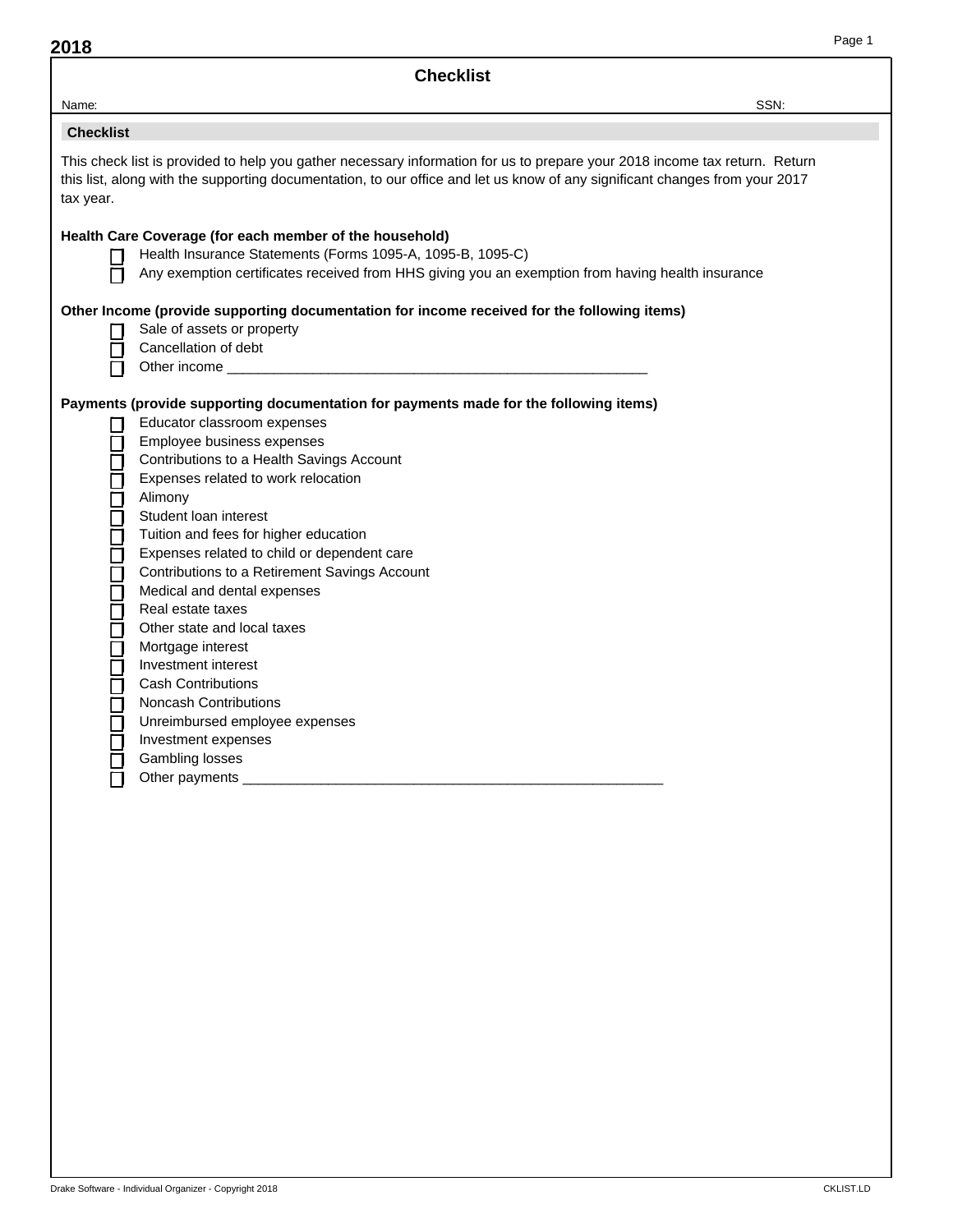| 2018                        | Page 2                                                                                                                                                      |
|-----------------------------|-------------------------------------------------------------------------------------------------------------------------------------------------------------|
|                             | Questionnaire                                                                                                                                               |
| Name:                       | SSN:                                                                                                                                                        |
| Questionnaire               |                                                                                                                                                             |
|                             |                                                                                                                                                             |
| <b>Sharing Economy</b>      |                                                                                                                                                             |
| Yes No                      |                                                                                                                                                             |
| П<br>$\Box$                 | Did you receive income or incur expenses associated with car sharing (e.g., Lyft or Uber)?<br>If yes, attach Form 1099-MISC and Form 1099-K.                |
|                             | Did you receive income or incur expenses associated with freelancing (e.g., Upwork or TaskRabbit)?<br>If yes, attach Form 1099-K or Form W-2.               |
| H                           | Did you receive income or incur expenses associated with fashion sharing (e.g., Poshmark or thredUP)?<br>If yes, provide documentation.                     |
|                             | Did you receive income or incur expenses associated with crowdfunding (e.g., Kickstarter or Indiegogo)?<br>If yes, attach Form 1099-K.                      |
|                             | Did you receive income or incur expenses associated with a short-term rental (e.g., Airbnb or HomeAway)?<br>If yes, provide documentation.                  |
| <b>Additional Questions</b> |                                                                                                                                                             |
| Yes No                      |                                                                                                                                                             |
| П<br>$\Box$                 | Did you receive income or incur expenses associated with a fantasy sport league?<br>If yes, provide documentation.                                          |
|                             | Did you incur gains or losses due to damaged or stolen property?                                                                                            |
|                             | Did you incur gains or losses from virtual currencies (e.g., Bitcoin or Ripple)?<br>Do you anticipate your income or withholdings to be different for 2019? |
|                             |                                                                                                                                                             |
|                             |                                                                                                                                                             |
|                             |                                                                                                                                                             |
|                             |                                                                                                                                                             |
|                             |                                                                                                                                                             |
|                             |                                                                                                                                                             |
|                             |                                                                                                                                                             |
|                             |                                                                                                                                                             |
|                             |                                                                                                                                                             |
|                             |                                                                                                                                                             |
|                             |                                                                                                                                                             |
|                             |                                                                                                                                                             |
|                             |                                                                                                                                                             |
|                             |                                                                                                                                                             |
|                             |                                                                                                                                                             |
|                             |                                                                                                                                                             |
|                             |                                                                                                                                                             |
|                             |                                                                                                                                                             |
|                             |                                                                                                                                                             |
|                             |                                                                                                                                                             |
|                             |                                                                                                                                                             |

Page 2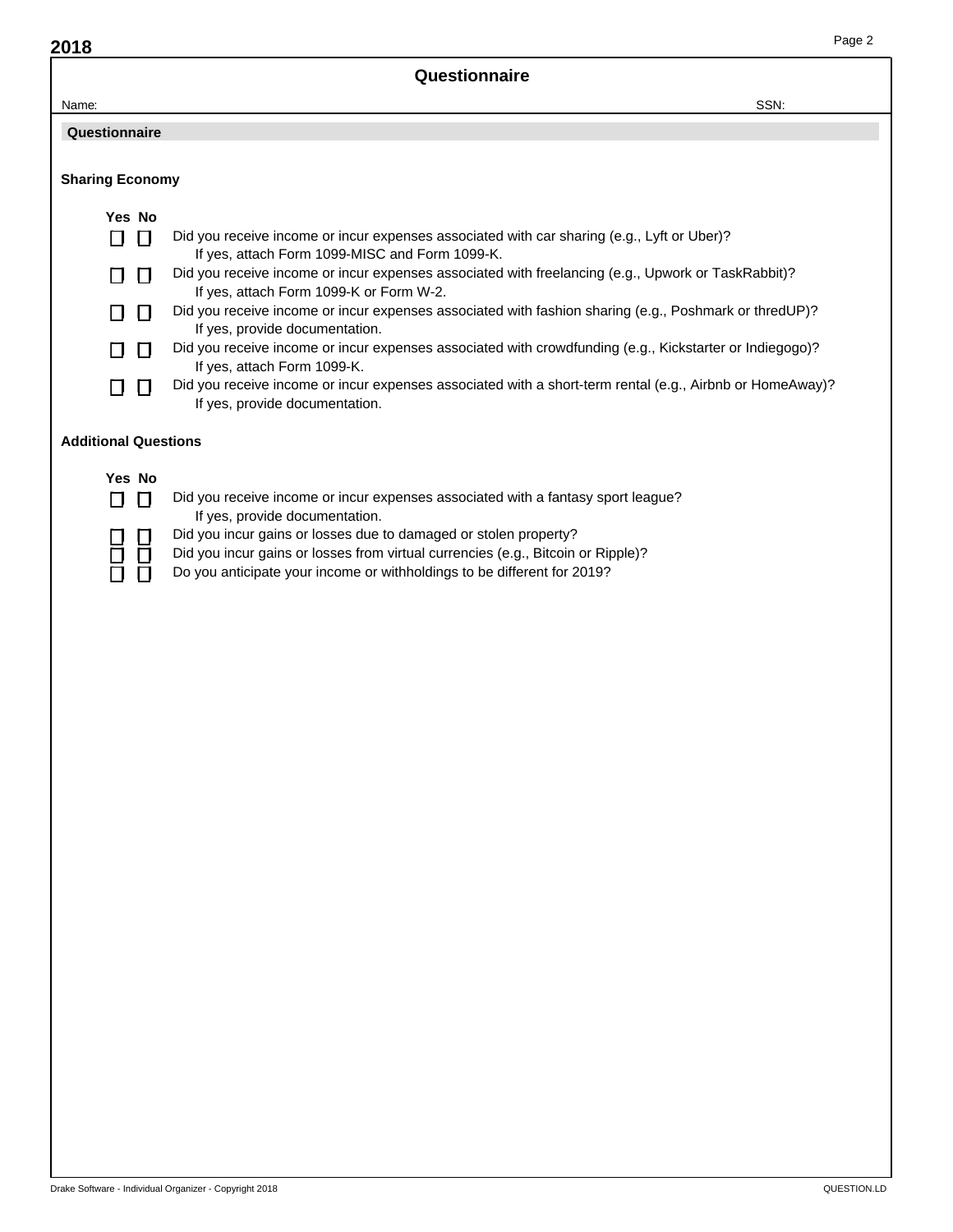| 2018         |              |                                                                                                                                                                                                                                                              | Page 3 |
|--------------|--------------|--------------------------------------------------------------------------------------------------------------------------------------------------------------------------------------------------------------------------------------------------------------|--------|
|              |              | <b>Miscellaneous Information</b>                                                                                                                                                                                                                             |        |
| Name:        |              | SSN:                                                                                                                                                                                                                                                         |        |
|              |              | <b>Personal Information</b>                                                                                                                                                                                                                                  |        |
| Yes          | No           |                                                                                                                                                                                                                                                              |        |
| $\Box$       | П            | Did your marital status change during the year?                                                                                                                                                                                                              |        |
|              |              | If "Yes," explain<br>Can you or your spouse be claimed as a dependent by someone else?                                                                                                                                                                       |        |
| $\mathbf{L}$ | $\mathbf{L}$ | Did your address change during the year?                                                                                                                                                                                                                     |        |
|              |              | Provide proof of identity to be eligible to e-file your tax return (driver's license or state-issued photo ID)                                                                                                                                               |        |
|              |              | <b>Dependent Information</b>                                                                                                                                                                                                                                 |        |
| $\Box$       |              | Did you have any changes in dependents during the year?                                                                                                                                                                                                      |        |
|              |              | If "Yes," explain<br>Can another person qualify to claim any of your dependents?                                                                                                                                                                             |        |
|              | L            | Did you have any childcare expenses during the year?                                                                                                                                                                                                         |        |
| 88<br>8      | L            | Did you have any adoption expenses during the year?                                                                                                                                                                                                          |        |
|              | $\Box$       | Did you have any children under age 19 or a full-time student under age 24 with more than \$2100 of unearned income?                                                                                                                                         |        |
|              |              | Provide documentation for proof of dependent related credits (school records, medical records, daycare records, etc.)                                                                                                                                        |        |
|              |              | <b>Health Care Information</b>                                                                                                                                                                                                                               |        |
| $\Box$       |              | Did any member of your household <b>NOT</b> have healthcare coverage for the entire year?                                                                                                                                                                    |        |
|              |              | Provide copies of all Forms 1095-A, 1095-B, 1095-C for ALL members of your household.                                                                                                                                                                        |        |
| ப            |              | If any member of your household received an exemption from the marketplace, provide the Exemption Certificate Number (ECN).<br>Did you receive any distributions from a Health Savings Account (HSA), Archer MSA, or Medicare Advantage MSA during the year? |        |
|              |              |                                                                                                                                                                                                                                                              |        |
|              |              | Income, Purchases, Sales, and Debt Information                                                                                                                                                                                                               |        |
|              |              | Did you receive any tips not reported to your employer?                                                                                                                                                                                                      |        |
|              | L<br>L       | Did you receive any disability income during the year?<br>Did you cash any U.S. savings bonds during the year?                                                                                                                                               |        |
| $\Box$       | Г            | Did you receive any other income not provided with this organizer?                                                                                                                                                                                           |        |
|              |              | If "Yes," explain                                                                                                                                                                                                                                            |        |
|              |              | Did you start a new business or purchase any rental property during the year?                                                                                                                                                                                |        |
| 8<br>0       | $\Box$       | Did you sell an existing business, rental property, or other property during the year?<br>Did you purchase any business assets or convert any assets to business use?                                                                                        |        |
|              |              | If "Yes," provide the cost of the asset, the date it was placed in service, and business use percentage.                                                                                                                                                     |        |
|              |              | Did you purchase any gasoline, diesel, or special fuels for non-highway business use?                                                                                                                                                                        |        |
| $\Box$       | L            | Did you buy or sell any stocks, bonds, or other investments during the year?                                                                                                                                                                                 |        |
| Г            | $\Box$       | Did you sell a principal residence during the year?<br>If "Yes," provide closing documentation for the purchase and sale of the home                                                                                                                         |        |
|              |              | Did you have a principal residence or a piece of real property foreclosed on during the year?                                                                                                                                                                |        |
| 85<br>80     | $\Box$       | Did you abandon a principal residence or a piece of real property during the year?                                                                                                                                                                           |        |
|              | $\Box$       | Did you refinance your principal home or second home or take out a home equity loan during the year?                                                                                                                                                         |        |
|              |              | If "Yes," provide all escrow, closing, and other pertinent documentation and information.<br>Did you receive any principal or interest during this year from property sold in prior years?                                                                   |        |
| 2000000      | $\Box$       | Did you rent out your home or use it for business?                                                                                                                                                                                                           |        |
|              | L            | Did you sell, exchange, or purchase any real estate during the year?                                                                                                                                                                                         |        |
|              |              | Did you acquire a new or additional interest in a partnership or S corporation?                                                                                                                                                                              |        |
|              | ┖            | Did you have any debts canceled or forgiven this year?<br>Does anyone owe you money that has become uncollectible?                                                                                                                                           |        |
|              | $\Box$       | Did you purchase a new hybrid, alternative motor, or electric motor energy-efficient vehicle during the year?                                                                                                                                                |        |
|              |              | If "Yes," provide the year, make, model, VIN, and date the vehicle was placed in service.                                                                                                                                                                    |        |
|              |              | <b>Itemized Deduction Information</b>                                                                                                                                                                                                                        |        |
|              |              | Did you pay out-of-pocket medical or dental expenses (premiums, prescriptions, mileage, etc.) during the year?                                                                                                                                               |        |
|              |              | Did you pay any long-term care premiums for yourself, your spouse, or a dependent during the year?                                                                                                                                                           |        |
|              |              | Did you receive any state or local income tax refunds from prior years?                                                                                                                                                                                      |        |
|              |              | Did you make any major purchases (vehicle, boat, etc.) during the year?                                                                                                                                                                                      |        |
| 00000        |              | Did you pay any real estate property taxes or personal taxes during the year?<br>Did you pay mortgage interest during the year?                                                                                                                              |        |

Page 3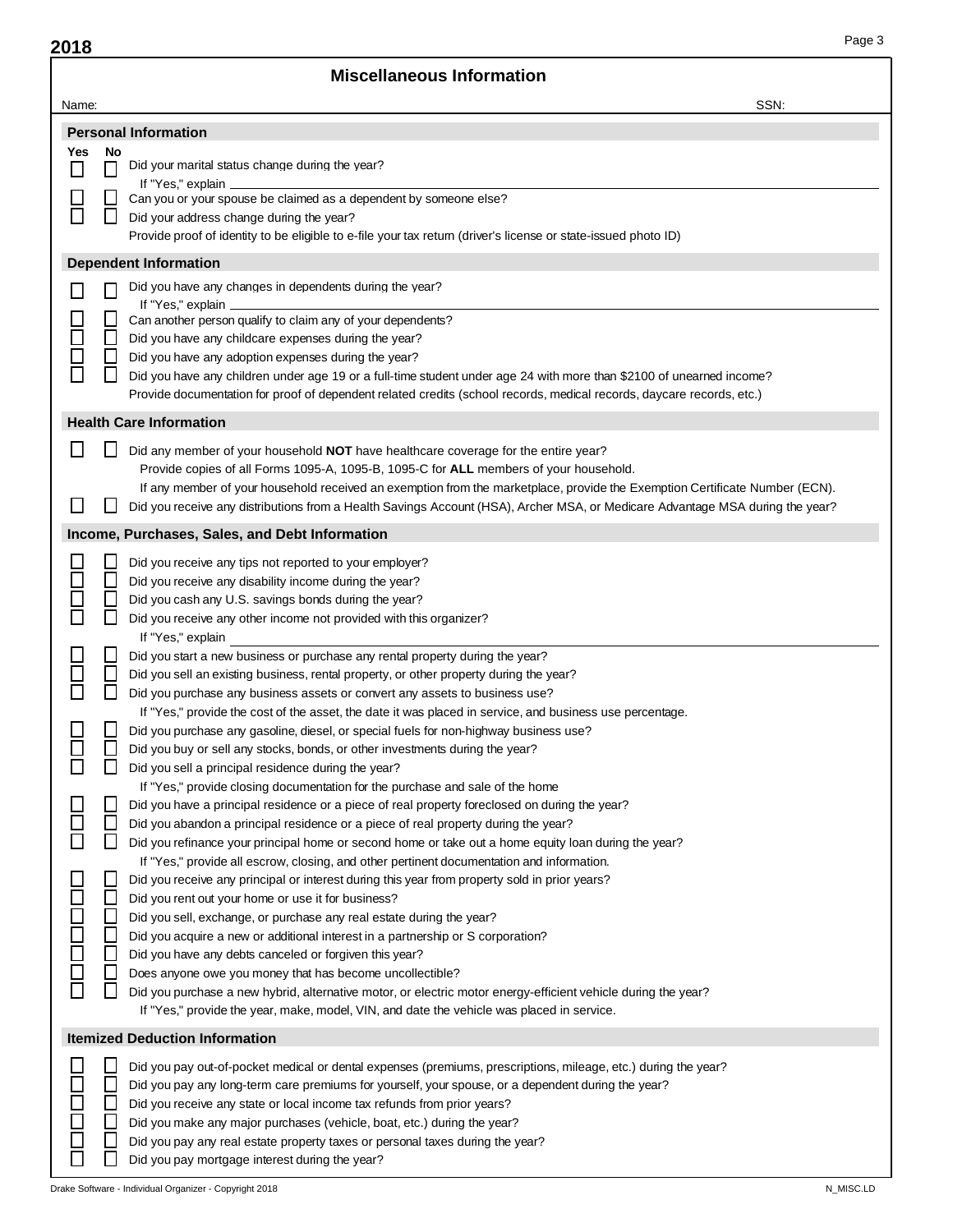| 2018                                                           |                                            | Page 4                                                                                                                                                                                                                                                                                                                                                                                                                                                                                                                                                                                                                                                                                                                                                                                                                                                                                                                                                                                        |
|----------------------------------------------------------------|--------------------------------------------|-----------------------------------------------------------------------------------------------------------------------------------------------------------------------------------------------------------------------------------------------------------------------------------------------------------------------------------------------------------------------------------------------------------------------------------------------------------------------------------------------------------------------------------------------------------------------------------------------------------------------------------------------------------------------------------------------------------------------------------------------------------------------------------------------------------------------------------------------------------------------------------------------------------------------------------------------------------------------------------------------|
|                                                                |                                            | <b>Miscellaneous Information</b>                                                                                                                                                                                                                                                                                                                                                                                                                                                                                                                                                                                                                                                                                                                                                                                                                                                                                                                                                              |
| Name:                                                          |                                            | SSN:                                                                                                                                                                                                                                                                                                                                                                                                                                                                                                                                                                                                                                                                                                                                                                                                                                                                                                                                                                                          |
|                                                                |                                            | <b>Itemized Deduction Information (continued)</b>                                                                                                                                                                                                                                                                                                                                                                                                                                                                                                                                                                                                                                                                                                                                                                                                                                                                                                                                             |
| Yes<br>$\Box$                                                  | No<br>$\Box$<br>$\Box$                     | Did you make cash donations to charity during the year?<br>Did you make noncash donations to charity (clothes, furniture, etc.) during the year?                                                                                                                                                                                                                                                                                                                                                                                                                                                                                                                                                                                                                                                                                                                                                                                                                                              |
| $\overline{\phantom{a}}$                                       | $\mathsf{L}$                               | Did you donate a boat or vehicle during the year?<br>If "Yes," attach Form 1098-C.                                                                                                                                                                                                                                                                                                                                                                                                                                                                                                                                                                                                                                                                                                                                                                                                                                                                                                            |
| $\Box$<br>$\Box$<br>$\mathcal{L}_{\mathcal{A}}$                | $\Box$<br>$\Box$<br>$\mathsf{L}$           | Did you have gambling winnings or losses during the year?<br>Did you have any job-related expenses that were not reimbursed by your employer (uniforms, safety equipment, etc.)?<br>Did you use your vehicle on the job other than for commuting to work?<br>Did you work out of town at any time during the year?                                                                                                                                                                                                                                                                                                                                                                                                                                                                                                                                                                                                                                                                            |
|                                                                |                                            | <b>Retirement Information</b>                                                                                                                                                                                                                                                                                                                                                                                                                                                                                                                                                                                                                                                                                                                                                                                                                                                                                                                                                                 |
| $\mathbb{R}^n$                                                 | $\mathsf{L}$                               | Did you receive any payments from a pension, profit sharing, or 401(k) plan during the year?<br>Did you make any withdrawals from or contributions to an IRA, Roth, Keogh, SIMPLE, SEP, 401(k), myRA, or other qualified retirement plan during the year?                                                                                                                                                                                                                                                                                                                                                                                                                                                                                                                                                                                                                                                                                                                                     |
|                                                                |                                            | Did you receive any Social Security benefits during the year?                                                                                                                                                                                                                                                                                                                                                                                                                                                                                                                                                                                                                                                                                                                                                                                                                                                                                                                                 |
|                                                                |                                            | <b>Education Information</b>                                                                                                                                                                                                                                                                                                                                                                                                                                                                                                                                                                                                                                                                                                                                                                                                                                                                                                                                                                  |
| $\mathcal{L}_{\mathcal{A}}$                                    | Е                                          | Did you pay tuition expenses that were required for attending college, university, or vocational school for yourself, your spouse, or a<br>dependent during the year (even if classes were attended in another year)?<br>Did anyone in your household attend a post-secondary school during the year?<br>Did you make a contribution to or receive a distribution from an Education Savings Account or Qualified Tuition Program during the year?<br>Did you pay student loan interest for yourself, your spouse, or your dependent(s) during the year?                                                                                                                                                                                                                                                                                                                                                                                                                                       |
|                                                                |                                            | <b>Miscellaneous Information</b>                                                                                                                                                                                                                                                                                                                                                                                                                                                                                                                                                                                                                                                                                                                                                                                                                                                                                                                                                              |
| $\mathsf{L}$<br>П<br>$\Box$<br>П<br>$\Box$<br>$\Box$<br>$\Box$ | $\mathsf{L}$<br>$\Box$<br>$\Box$<br>$\Box$ | Did you incur a gain or loss due to damaged or stolen property?<br>If "Yes," provide the incident date, value of the property, and amount of insurance reimbursements.<br>Did you pay wages to any household employees (babysitter, nanny, housekeeper, etc.)?<br>Did you make gifts to any one person in excess of \$15,000 during the year?<br>If "Yes," are you splitting the gift with your spouse?<br>Did you incur moving expenses during the year?<br>Did you make any energy-efficient improvements to your main home during the year?<br>Are you a business owner who paid health insurance premiums for your employees during the year?<br>Did you apply an overpayment of your 2017 taxes to your 2018 estimated taxes?<br>If you have an overpayment of 2018 taxes, do you want the refund applied to your 2019 estimated taxes?<br>Did you make any estimated payments toward your 2018 taxes?<br>Do you want to have any refund or balance due directly deposited or withdrawn? |
| $\mathsf{L}$                                                   |                                            | If "Yes," provide a canceled checking or savings slip.<br>Did you receive any notices from the IRS or state taxing authority?                                                                                                                                                                                                                                                                                                                                                                                                                                                                                                                                                                                                                                                                                                                                                                                                                                                                 |
| $\mathcal{L}_{\mathcal{A}}$                                    | ΙI                                         | If "Yes," explain<br>May the IRS discuss your tax retum with your preparer?<br>Would you like a copy of your tax retum emailed to you instead of receiving a printed copy?                                                                                                                                                                                                                                                                                                                                                                                                                                                                                                                                                                                                                                                                                                                                                                                                                    |
|                                                                |                                            | <b>Foreign Account Information</b>                                                                                                                                                                                                                                                                                                                                                                                                                                                                                                                                                                                                                                                                                                                                                                                                                                                                                                                                                            |
| $\Box$<br>$\Box$<br>$\Box$                                     | $\Box$<br>L<br>L                           | Did you have a financial interest in or signature authority over a financial account or asset located in a foreign country?<br>Did you receive a distribution from, or were you a grantor of, or transferor to, a foreign trust?<br>Did you have any income from, or pay taxes to, a foreign country?<br>Did you own property in a foreign country?<br>Did the aggregate value of your foreign accounts exceed \$10,000 at any time during the year?                                                                                                                                                                                                                                                                                                                                                                                                                                                                                                                                          |
|                                                                |                                            | <b>Preparer Notes</b>                                                                                                                                                                                                                                                                                                                                                                                                                                                                                                                                                                                                                                                                                                                                                                                                                                                                                                                                                                         |
|                                                                |                                            | Miscellaneous Notes                                                                                                                                                                                                                                                                                                                                                                                                                                                                                                                                                                                                                                                                                                                                                                                                                                                                                                                                                                           |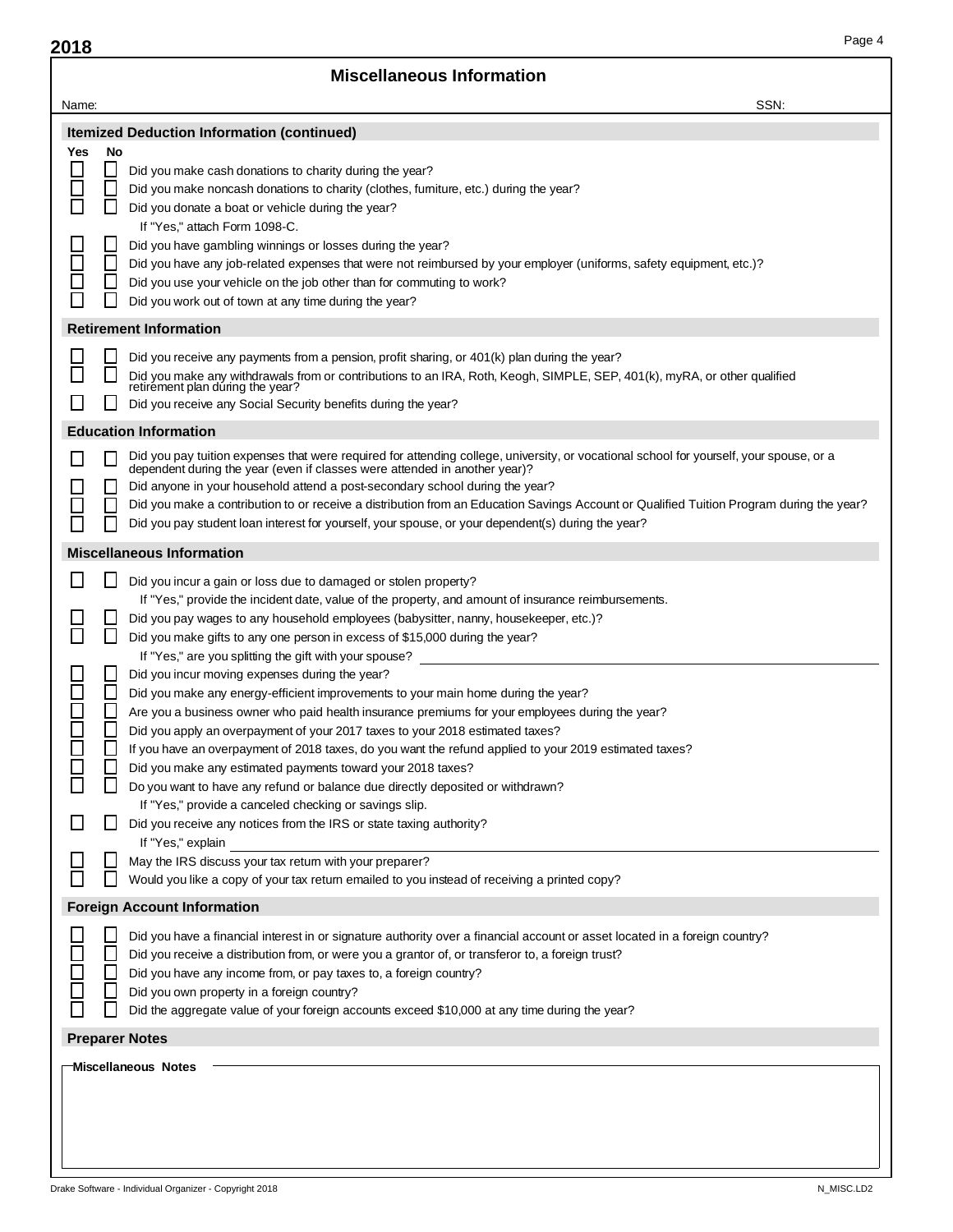## **Personal and Dependent Information 2018 Tax Organizer**

| <b>Personal Information</b>                     |                |                                                              |                                           |                                    |                      |  |
|-------------------------------------------------|----------------|--------------------------------------------------------------|-------------------------------------------|------------------------------------|----------------------|--|
| Name                                            | <b>SSN</b>     | Date of birth                                                | <b>Healthcare</b><br>coverage<br>ALL year |                                    |                      |  |
| <b>Taxpayer</b>                                 |                |                                                              |                                           |                                    |                      |  |
| <b>Spouse</b>                                   |                |                                                              |                                           |                                    |                      |  |
| Street address, city, state, and ZIP            |                |                                                              |                                           |                                    |                      |  |
| Occupation                                      |                | Daytime phone                                                | <b>Evening phone</b>                      |                                    | <b>Cell phone</b>    |  |
| <b>Taxpayer</b>                                 |                |                                                              |                                           |                                    |                      |  |
| <b>Spouse</b>                                   |                |                                                              |                                           |                                    |                      |  |
| <b>Taxpayer email</b>                           |                |                                                              |                                           |                                    |                      |  |
| Spouse email                                    |                |                                                              |                                           |                                    |                      |  |
| Marital Status at end of 2018                   |                |                                                              | <b>Taxpayer</b>                           | <b>Spouse</b>                      |                      |  |
| <b>Married</b>                                  | Are you blind? |                                                              | Yes                                       | No<br>Yes                          | No                   |  |
| <b>Married filing separately</b>                |                | Are you disabled?                                            | <b>Yes</b>                                | No<br>Yes<br>$\mathbf{I}$          | No                   |  |
| Single<br>If spouse died in 2018<br>Widow(er)   |                | Are you a full-time student?<br>Do you want \$3 to go to the | Yes                                       | No<br>Yes                          | No                   |  |
| enter the date of death                         |                | <b>Presidential Election Campaign Fund?</b>                  | $\Box$<br>Yes                             | $\Box$ No<br>l I<br>Yes            | l No                 |  |
| <b>Dependent Information</b>                    |                |                                                              | <b>Months</b>                             | Full-                              | Healthcare           |  |
| <b>First and last name</b>                      | <b>SSN</b>     | Relationship                                                 | Date of birth<br>in<br>home               | <b>Disabled</b><br>time<br>student | coverage<br>ALL year |  |
|                                                 |                |                                                              |                                           |                                    |                      |  |
|                                                 |                |                                                              |                                           |                                    |                      |  |
|                                                 |                |                                                              |                                           |                                    |                      |  |
|                                                 |                |                                                              |                                           |                                    |                      |  |
| List dependents required to file a retum        |                |                                                              |                                           |                                    |                      |  |
| <b>Estimates</b>                                |                |                                                              |                                           |                                    |                      |  |
| Federal<br>Date paid                            | Amount         | <b>Resident state</b><br>Date paid                           | Amount                                    | <b>Resident city</b><br>Date paid  | Amount               |  |
| Overpayment applied<br>from 2017                |                |                                                              |                                           |                                    |                      |  |
| First quarter                                   |                |                                                              |                                           |                                    |                      |  |
| Second quarter                                  |                |                                                              |                                           |                                    |                      |  |
| Third quarter                                   |                |                                                              |                                           |                                    |                      |  |
| Fourth quarter                                  |                |                                                              |                                           |                                    |                      |  |
| Additional payments                             |                |                                                              |                                           |                                    |                      |  |
| Account Information for Deposits or Withdrawals |                |                                                              |                                           |                                    |                      |  |
|                                                 | Bank           | Type of account                                              |                                           | Use this account for               |                      |  |
| Name of bank                                    | routing number | account number                                               | Checking                                  | <b>Deposits</b><br><b>Savings</b>  | Withdrawals          |  |
|                                                 |                |                                                              | $\Box$                                    | $\Box$<br>□                        | П                    |  |
| П<br>П<br>$\Box$                                |                |                                                              |                                           |                                    |                      |  |
| <b>Appointment Information</b>                  |                |                                                              |                                           |                                    |                      |  |
| Your 2018 appointment is scheduled for          |                |                                                              |                                           |                                    |                      |  |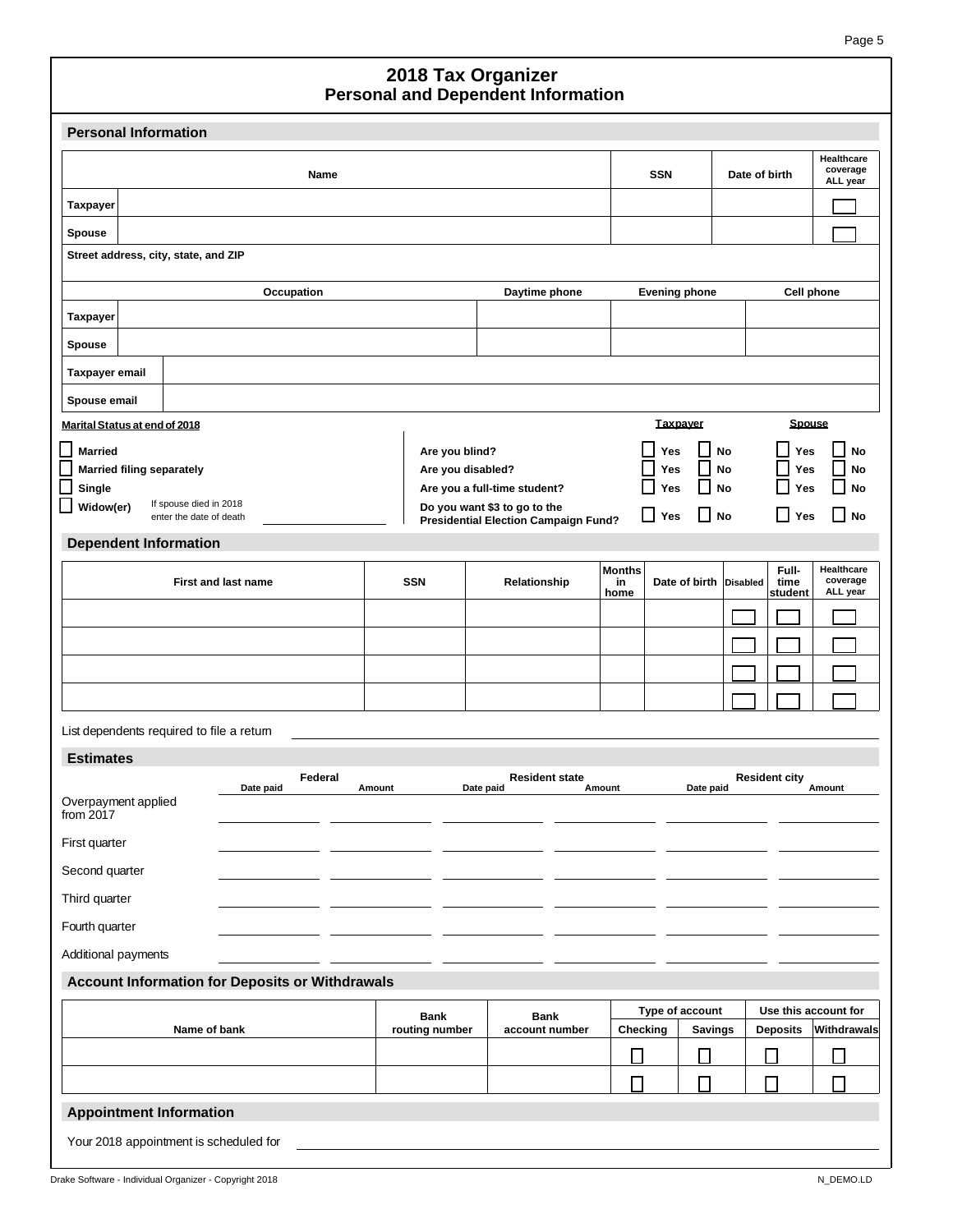## **Healthcare Coverage Questionnaire**

| Name:                                                                                                                                                                                       |           |                                                                                                                            |                            |                                | SSN:                             |
|---------------------------------------------------------------------------------------------------------------------------------------------------------------------------------------------|-----------|----------------------------------------------------------------------------------------------------------------------------|----------------------------|--------------------------------|----------------------------------|
|                                                                                                                                                                                             |           | <b>Healthcare Information</b>                                                                                              |                            |                                |                                  |
|                                                                                                                                                                                             |           | Member of household<br>for healthcare purposes                                                                             | Covered<br>the entire year | Covered less<br>than 12 months | No healthcare<br>coverage at all |
|                                                                                                                                                                                             |           |                                                                                                                            |                            |                                |                                  |
|                                                                                                                                                                                             |           |                                                                                                                            |                            |                                |                                  |
|                                                                                                                                                                                             |           |                                                                                                                            |                            |                                |                                  |
|                                                                                                                                                                                             |           |                                                                                                                            |                            |                                |                                  |
|                                                                                                                                                                                             |           |                                                                                                                            |                            |                                |                                  |
|                                                                                                                                                                                             |           |                                                                                                                            |                            |                                |                                  |
|                                                                                                                                                                                             |           |                                                                                                                            |                            |                                |                                  |
|                                                                                                                                                                                             |           |                                                                                                                            |                            |                                |                                  |
|                                                                                                                                                                                             |           |                                                                                                                            |                            |                                |                                  |
|                                                                                                                                                                                             |           |                                                                                                                            |                            |                                |                                  |
|                                                                                                                                                                                             |           |                                                                                                                            |                            |                                |                                  |
| <b>YES</b>                                                                                                                                                                                  | <b>NO</b> |                                                                                                                            |                            |                                |                                  |
|                                                                                                                                                                                             |           | Did anyone other than you or your spouse pay for healthcare coverage for anyone listed above?                              |                            |                                |                                  |
| П                                                                                                                                                                                           |           | Did you pay for healthcare coverage for anyone not listed above?                                                           |                            |                                |                                  |
|                                                                                                                                                                                             |           | If you had coverage for any part of the year:<br>Where was the policy obtained?                                            |                            |                                |                                  |
|                                                                                                                                                                                             |           | Employer / Medicare / Medicaid / Marketplace(Exchange) / Other                                                             |                            |                                |                                  |
|                                                                                                                                                                                             |           | If you didn't have coverage part or all of the year:                                                                       |                            |                                |                                  |
|                                                                                                                                                                                             |           | Answer YES if the following applies to any member of the household<br>Was your previous insurance policy canceled in 2018? |                            |                                |                                  |
|                                                                                                                                                                                             |           | Was coverage offered by your employer or your spouse's employer?                                                           |                            |                                |                                  |
|                                                                                                                                                                                             |           |                                                                                                                            |                            |                                |                                  |
|                                                                                                                                                                                             |           | Are you a member of a federally recognized Indian tribe?                                                                   |                            |                                |                                  |
|                                                                                                                                                                                             |           | Are you eligible for services through an Indian healthcare provider?                                                       |                            |                                |                                  |
|                                                                                                                                                                                             |           | Are you a member of a healthcare sharing ministry?                                                                         |                            |                                |                                  |
|                                                                                                                                                                                             |           | Did you live in the United States the entire year?                                                                         |                            |                                |                                  |
| П                                                                                                                                                                                           | $\perp$   | Are you enrolled in TRICARE?                                                                                               |                            |                                |                                  |
|                                                                                                                                                                                             | $\perp$   | Did you apply for CHIP coverage?                                                                                           |                            |                                |                                  |
| $\Box$                                                                                                                                                                                      | ΙI        | Do any of the following apply to you? Do NOT indicate which one.                                                           |                            |                                |                                  |
|                                                                                                                                                                                             |           | • Became homeless                                                                                                          |                            |                                |                                  |
|                                                                                                                                                                                             |           | Evicted in the past six months, or facing eviction or foreclosure<br>۰                                                     |                            |                                |                                  |
|                                                                                                                                                                                             |           | Received a shut-off notice from a utility company<br>۰                                                                     |                            |                                |                                  |
|                                                                                                                                                                                             |           | Recently experienced domestic violence<br>۰                                                                                |                            |                                |                                  |
|                                                                                                                                                                                             |           | Recently experienced the death of a close family member<br>۰                                                               |                            |                                |                                  |
| • Recently experienced a fire, flood, or other natural or human-caused disaster<br>that resulted in substantial damage to your property<br>Filed for bankruptcy in the last six months<br>۰ |           |                                                                                                                            |                            |                                |                                  |
|                                                                                                                                                                                             |           | Incurred unreimbursed medical expenses in the last 24 months that resulted in substantial debt<br>۰                        |                            |                                |                                  |
|                                                                                                                                                                                             |           | • Experienced unexpected increases in essential expenses due to caring for an                                              |                            |                                |                                  |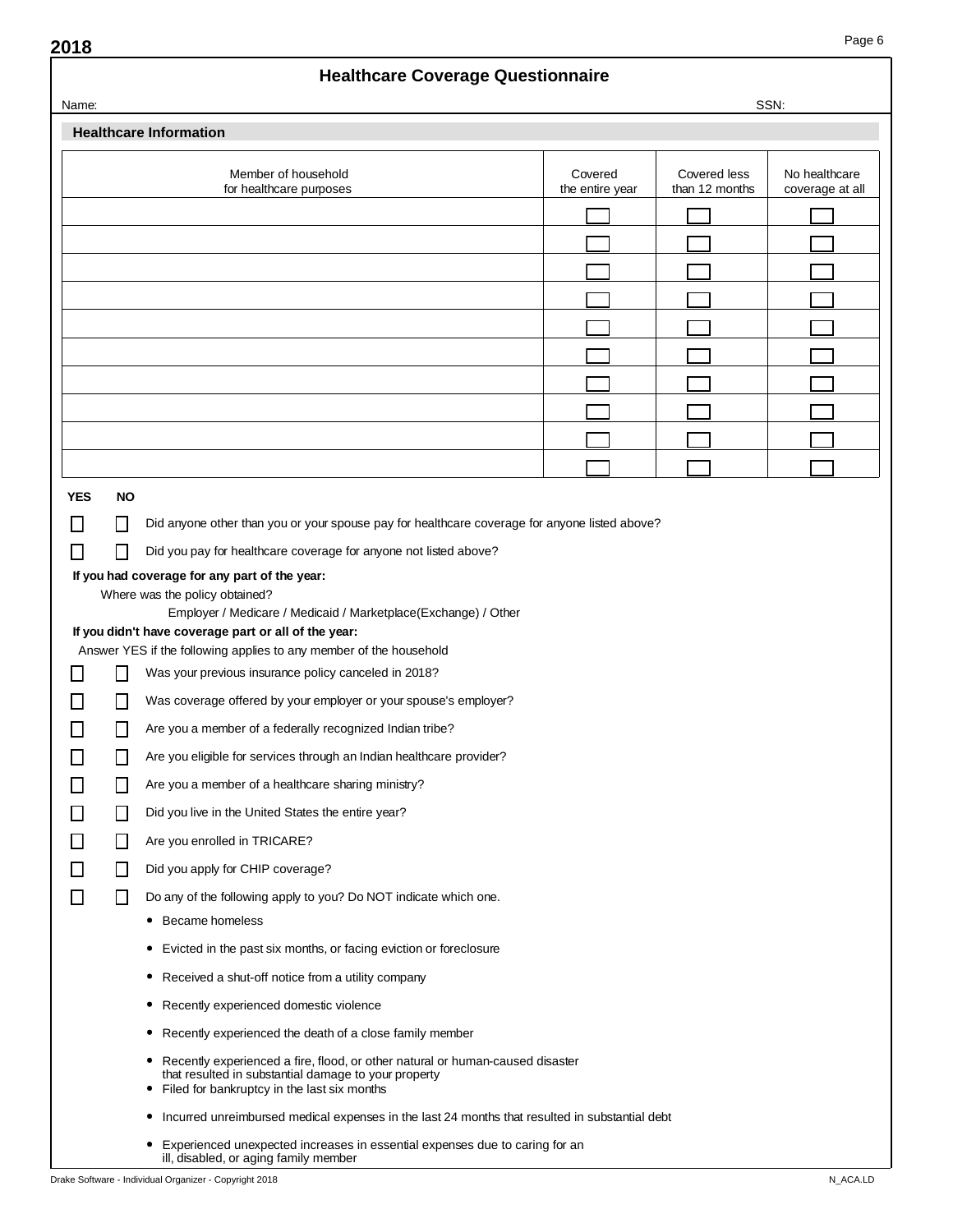| Income                                                        |                       |
|---------------------------------------------------------------|-----------------------|
| Name:                                                         | SSN:                  |
| <b>Wages &amp; Salaries</b><br>Provide all copies of Form W-2 |                       |
| Employer name                                                 | 2018 federal<br>wages |
|                                                               |                       |
|                                                               |                       |
|                                                               |                       |
|                                                               |                       |
| Retirement<br>Provide all copies of Form 1099-R               |                       |
| Payer name                                                    | 2018<br>distribution  |
|                                                               |                       |
|                                                               |                       |
|                                                               |                       |
|                                                               |                       |
| Form 1099-Misc Income                                         |                       |
| Provide all copies of Form 1099-MISC                          |                       |
| Payer name                                                    | 2018<br>amount        |
|                                                               |                       |
|                                                               |                       |
|                                                               |                       |
|                                                               |                       |
|                                                               |                       |
|                                                               |                       |
|                                                               |                       |
|                                                               |                       |
|                                                               |                       |
|                                                               |                       |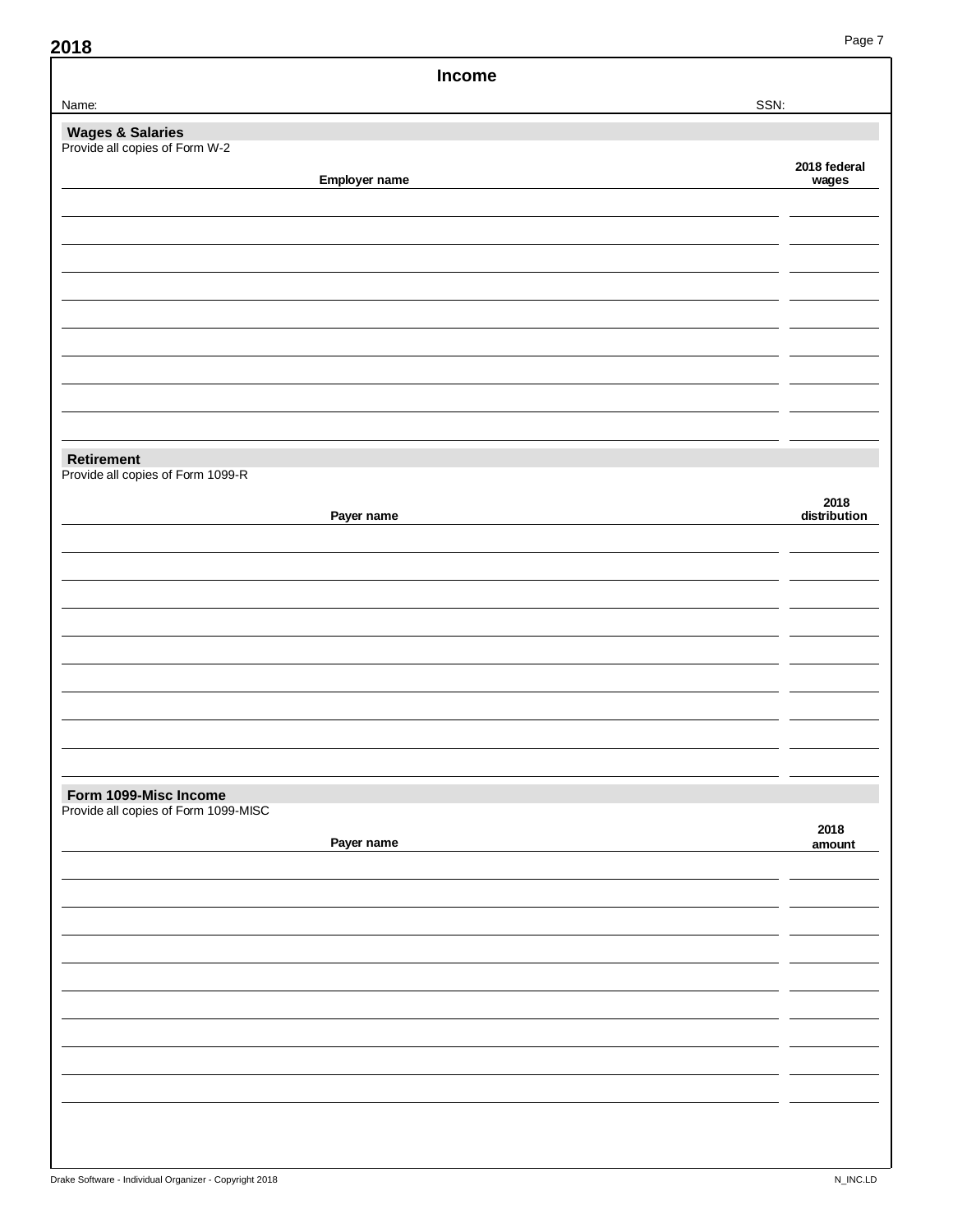| Income                                                                                              |                  |                   |
|-----------------------------------------------------------------------------------------------------|------------------|-------------------|
| Name:                                                                                               | SSN:             |                   |
| <b>Dividend Income</b>                                                                              |                  |                   |
| Provide all copies of Form 1099-DIV & other statements that report dividend income                  | 2018<br>ordinary | 2018<br>qualified |
| Payer name                                                                                          | dividends        | dividends         |
|                                                                                                     |                  |                   |
|                                                                                                     |                  |                   |
|                                                                                                     |                  |                   |
|                                                                                                     |                  |                   |
|                                                                                                     |                  |                   |
|                                                                                                     |                  |                   |
|                                                                                                     |                  |                   |
|                                                                                                     |                  |                   |
|                                                                                                     |                  |                   |
|                                                                                                     |                  |                   |
|                                                                                                     |                  |                   |
|                                                                                                     |                  |                   |
|                                                                                                     |                  |                   |
|                                                                                                     |                  |                   |
|                                                                                                     |                  |                   |
|                                                                                                     |                  |                   |
|                                                                                                     |                  |                   |
| <b>Interest Income</b>                                                                              |                  |                   |
| Payer name                                                                                          |                  | 2018<br>interest  |
|                                                                                                     |                  |                   |
|                                                                                                     |                  |                   |
|                                                                                                     |                  |                   |
|                                                                                                     |                  |                   |
|                                                                                                     |                  |                   |
|                                                                                                     |                  |                   |
|                                                                                                     |                  |                   |
|                                                                                                     |                  |                   |
|                                                                                                     |                  |                   |
|                                                                                                     |                  |                   |
|                                                                                                     |                  |                   |
|                                                                                                     |                  |                   |
|                                                                                                     |                  |                   |
|                                                                                                     |                  |                   |
|                                                                                                     |                  |                   |
| Provide all copies of Form 1099-INT, Form 1099-OID and other statements that report interest income |                  |                   |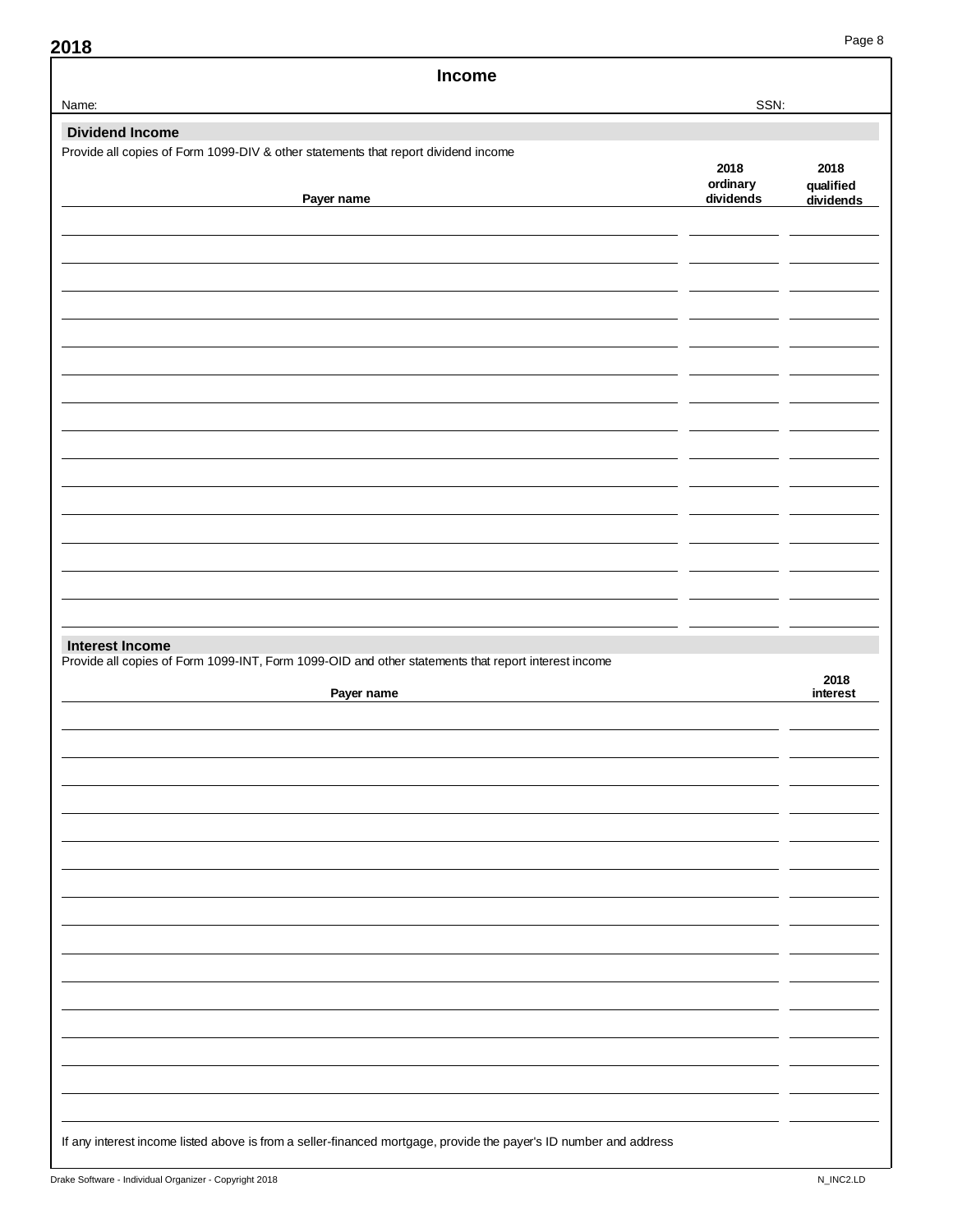## **Other Income and Adjustments** Name: SSN: **Other Income 2018 2018 Taxpayer Spouse** Scholarships or grants not reported on Form W-2  $\dots \dots \dots \dots \dots \dots \dots \dots \dots \dots \dots \dots \dots$ State income tax refund (attach Forms 1099-G) .............................. Social Security Benefits (attach Forms 1099-SSA) ............................. Railroad Retirement Benefits (attach Forms 1099-RRB) ........................... Alimony received . . . . .............................................. Unemployment compensation (attach Forms 1099-G) ............................ Unemployment compensation repaid in 2018 ................................ Gambling winnings (attach Forms W2-G) ................................. Alaska Permanent Fund .......................................... ABLE distributions ............................................. Other income: **Adjustments 2018 2018 Taxpayer** Educator expenses (If you are an educator, enter the amount you paid for classroom supplies) . . . . . . . . . Contributions made to a Health Savings Account (HSA)  $\cdots$ ............................. Contributions made to a Self-Employed Pension plan (SEP) .......................... Payments made for Self-Employed Health Insurance for you, your spouse, or dependents . . . . . . Alimony paid Name: SSN: Name: SSN: Contributions made to an Individual Retirement Account (IRA) .............................. Contributions made to a Roth IRA ...................................... Contributions made to a myRA ....................................... Interest paid on a student loan ....................................... Other adjustments: **Job-related Moving Expenses** Select this box and complete the fields below if you are member of the Armed Forces on active duty, and LΙ **2018** moved due to a military order for a permanent change of station. Number of miles from old home to old workplace ......................................... Number of miles from old home to new workplace ........................................ Expense to move household goods & personal effects and lodging expenses while traveling to your new home........... (Do not include cost of meals)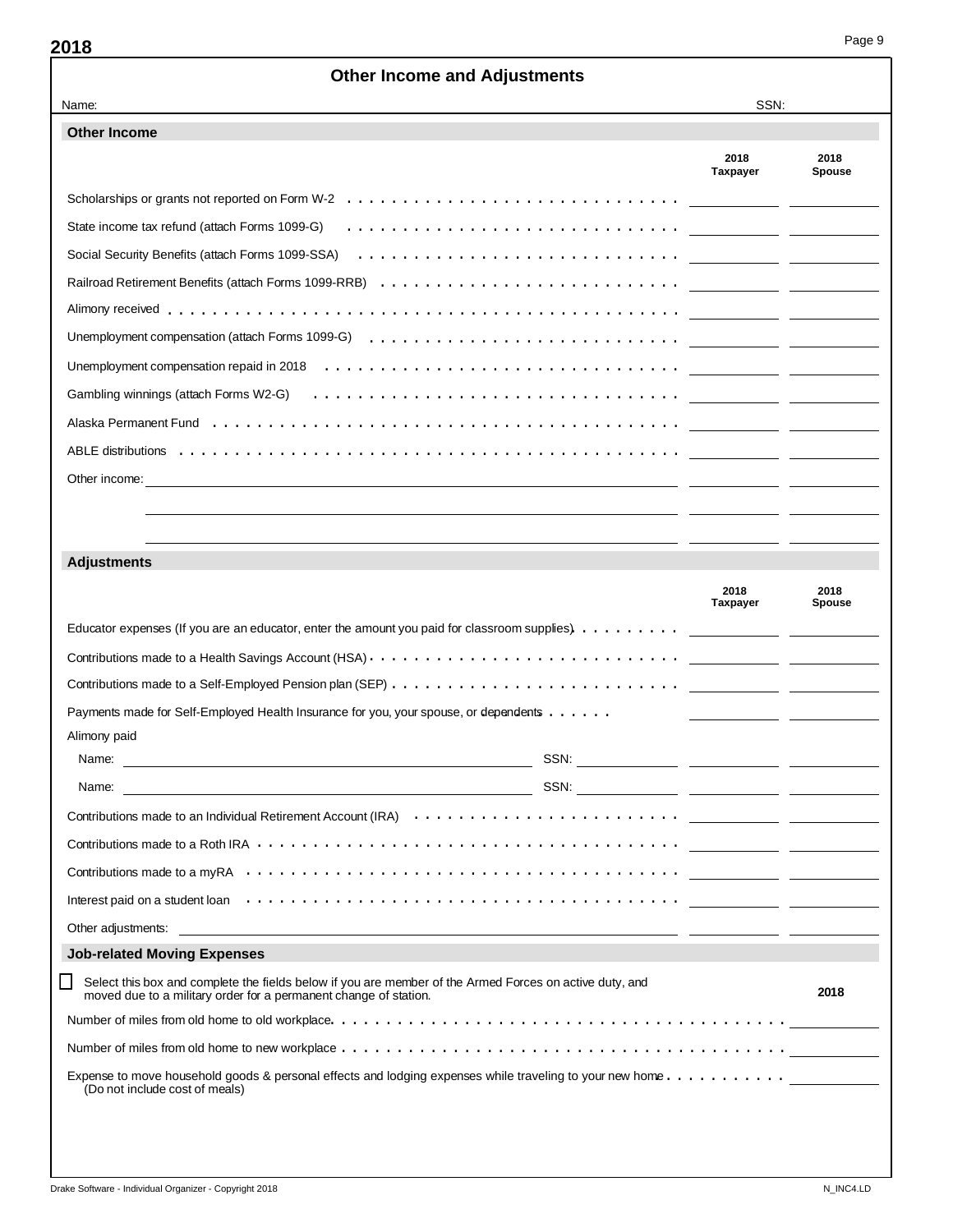| <b>Schedule C - Profit or Loss from Business</b>                                                     |                      |                                                                                                                          |      |  |
|------------------------------------------------------------------------------------------------------|----------------------|--------------------------------------------------------------------------------------------------------------------------|------|--|
| Name:                                                                                                |                      | SSN:                                                                                                                     |      |  |
| <b>General Business Information</b>                                                                  |                      |                                                                                                                          |      |  |
|                                                                                                      |                      | Employer ID number                                                                                                       |      |  |
| Professional product or service<br><u> 1989 - Johann Stein, mars an de British Barbara (b. 1989)</u> |                      |                                                                                                                          |      |  |
| Business address, city, state, ZIP                                                                   |                      |                                                                                                                          |      |  |
| This business started or was acquired during 2018                                                    | $\Box$ Yes $\Box$ No | Payments of \$600 or more were paid to an individual who is<br>not your employee for services provided for this business |      |  |
| This business was disposed of during 2018                                                            |                      | $\Box$ Yes $\Box$ No You filed Form(s) 1099 for the individual(s)                                                        |      |  |
| <b>Income</b>                                                                                        |                      |                                                                                                                          |      |  |
|                                                                                                      | 2018                 |                                                                                                                          | 2018 |  |
| Gross receipts or sales                                                                              |                      | Other income $\ldots \ldots \ldots \ldots \ldots \ldots$                                                                 |      |  |
| Income from Form 1099-MISC $\ldots$ ,                                                                |                      |                                                                                                                          |      |  |
| Returns & allowances $\dots$                                                                         |                      |                                                                                                                          |      |  |
| <b>Expenses</b>                                                                                      |                      |                                                                                                                          |      |  |
|                                                                                                      | 2018                 |                                                                                                                          | 2018 |  |
| Advertising                                                                                          |                      |                                                                                                                          |      |  |
| Car & truck expenses                                                                                 |                      |                                                                                                                          |      |  |
| Commissions & fees $\dots\dots\dots\dots\dots\dots$                                                  |                      |                                                                                                                          |      |  |
|                                                                                                      |                      |                                                                                                                          |      |  |
| Depletion $\ldots \ldots \ldots \ldots \ldots \ldots$                                                |                      | Other expenses (list) $\ldots$ ,                                                                                         |      |  |
| Employee benefit programs $\ldots \ldots \ldots \ldots$                                              |                      |                                                                                                                          |      |  |
| Insurance (other than health) $\ldots \ldots \ldots \ldots$                                          |                      |                                                                                                                          |      |  |
| Interest - mortgage $\ldots$                                                                         |                      |                                                                                                                          |      |  |
| Interest - other $\dots \dots \dots \dots \dots \dots$                                               |                      |                                                                                                                          |      |  |
| Legal & professional services                                                                        |                      |                                                                                                                          |      |  |
| Office expenses                                                                                      |                      |                                                                                                                          |      |  |
| Pension & profit sharing plans                                                                       |                      |                                                                                                                          |      |  |
| Rent or lease (vehicles,<br>machinery, & equipment) $\cdots$                                         |                      |                                                                                                                          |      |  |
| Rent (other business property) $\ldots \ldots \ldots$                                                |                      |                                                                                                                          |      |  |
| Repairs & maintenance                                                                                |                      |                                                                                                                          |      |  |
| Supplies $\ldots \ldots \ldots \ldots \ldots \ldots \ldots$                                          |                      |                                                                                                                          |      |  |
| Taxes & licenses<br>.                                                                                |                      |                                                                                                                          |      |  |
| <b>Cost of Goods Sold</b>                                                                            |                      |                                                                                                                          |      |  |
|                                                                                                      | 2018                 |                                                                                                                          | 2018 |  |
| Inventory at beginning of year $\ldots \ldots \ldots$                                                |                      | Materials & supplies $\ldots \ldots \ldots \ldots$                                                                       |      |  |
| Purchases                                                                                            |                      | Other costs $\dots \dots \dots \dots \dots \dots$                                                                        |      |  |
| Cost of personal use items                                                                           |                      | Inventory at end of year $\dots \dots \dots \dots$                                                                       |      |  |
| Cost of labor                                                                                        |                      | There was a change in inventory method<br>ΙI                                                                             |      |  |
|                                                                                                      |                      |                                                                                                                          |      |  |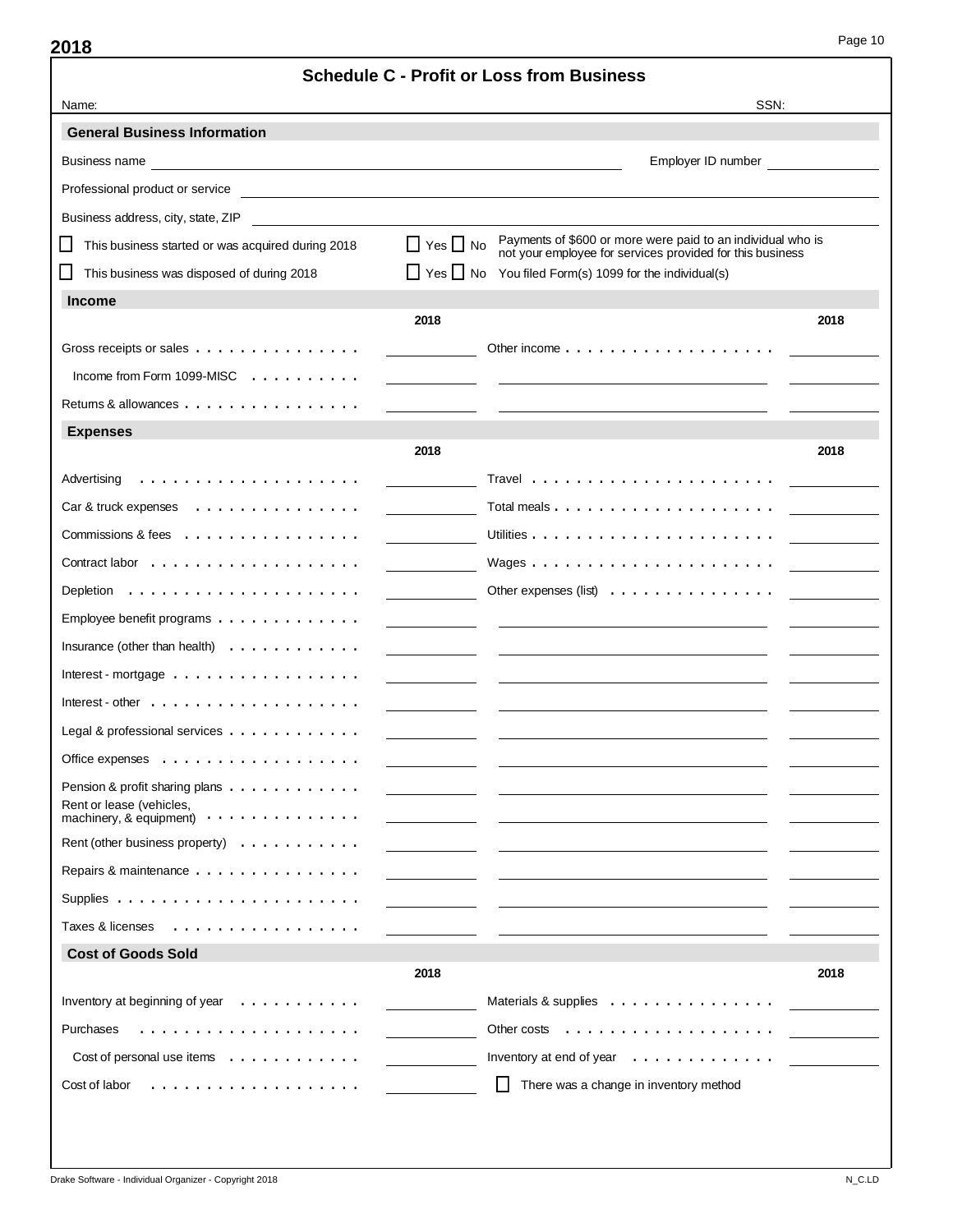|                                                                                                                                                   | Schedule E - Income or Loss from Rental Real Estate & Royalties                                                                                                                                                     |
|---------------------------------------------------------------------------------------------------------------------------------------------------|---------------------------------------------------------------------------------------------------------------------------------------------------------------------------------------------------------------------|
| Name:                                                                                                                                             | SSN:                                                                                                                                                                                                                |
| <b>General Property Information</b>                                                                                                               |                                                                                                                                                                                                                     |
| Property description<br>Address, city, state, ZIP                                                                                                 |                                                                                                                                                                                                                     |
| Select the property type<br>Single family residence<br>$\Box$ Vacation / short-term rental<br>Multi-family residence<br>Commercial                | Self-rental<br>Land<br>Other<br>Royalties                                                                                                                                                                           |
| Number of days property was rented<br>If the rental is a multi-dwelling unit and you occupied part of the unit, enter the percentage you occupied | Number of days property was used for personal use                                                                                                                                                                   |
| This property is your main home<br>This property was disposed of during 2018<br>This property was owned as a qualified joint venture              | Payments of \$600 or more were paid to an individual who is<br>not your employee for services provided for this rental<br>$\Box$ Yes $\Box$ No<br>$\Box$ Yes $\Box$ No You filed Form(s) 1099 for the individual(s) |
| <b>Income</b>                                                                                                                                     |                                                                                                                                                                                                                     |
| 2018                                                                                                                                              | 2018<br>Royalties from oil, gas,                                                                                                                                                                                    |
| Rental income from Form(s) 1099-MISC                                                                                                              | Royalties from Form 1099-MISC                                                                                                                                                                                       |
| <b>Expenses</b>                                                                                                                                   |                                                                                                                                                                                                                     |
| Rental unit<br>expenses                                                                                                                           | Rental and homeowner<br>expenses                                                                                                                                                                                    |
|                                                                                                                                                   | If this Schedule E is for a                                                                                                                                                                                         |
| Auto & travel<br>.                                                                                                                                | a multi-unit dwelling and you<br>lived in one unit and rented                                                                                                                                                       |
| Cleaning & maintenance $\cdots$ , $\cdots$ , $\cdots$ , $\cdots$                                                                                  | out the other units, use the                                                                                                                                                                                        |
|                                                                                                                                                   | "Rental and homeowner<br>expenses" column to show                                                                                                                                                                   |
|                                                                                                                                                   | expenses that apply to the entire                                                                                                                                                                                   |
| Insurance $\dots\dots\dots\dots\dots$                                                                                                             | property. Use the "Rental unit<br>expenses" column to show                                                                                                                                                          |
| Legal & professional fees $\ldots \ldots \ldots \ldots$                                                                                           | expenses that pertain ONLY to                                                                                                                                                                                       |
| Management fees                                                                                                                                   | the rental portion of the property.                                                                                                                                                                                 |
| Mortgage interest                                                                                                                                 | If the Schedule E is not for a                                                                                                                                                                                      |
|                                                                                                                                                   | multi-unit property in which you                                                                                                                                                                                    |
|                                                                                                                                                   | lived in one unit, complete just<br>the "Rental unit expenses"                                                                                                                                                      |
|                                                                                                                                                   | column.                                                                                                                                                                                                             |
|                                                                                                                                                   |                                                                                                                                                                                                                     |
|                                                                                                                                                   |                                                                                                                                                                                                                     |
| Other expenses                                                                                                                                    |                                                                                                                                                                                                                     |
|                                                                                                                                                   |                                                                                                                                                                                                                     |
|                                                                                                                                                   |                                                                                                                                                                                                                     |
|                                                                                                                                                   |                                                                                                                                                                                                                     |
|                                                                                                                                                   |                                                                                                                                                                                                                     |
|                                                                                                                                                   |                                                                                                                                                                                                                     |
|                                                                                                                                                   |                                                                                                                                                                                                                     |
|                                                                                                                                                   |                                                                                                                                                                                                                     |
|                                                                                                                                                   |                                                                                                                                                                                                                     |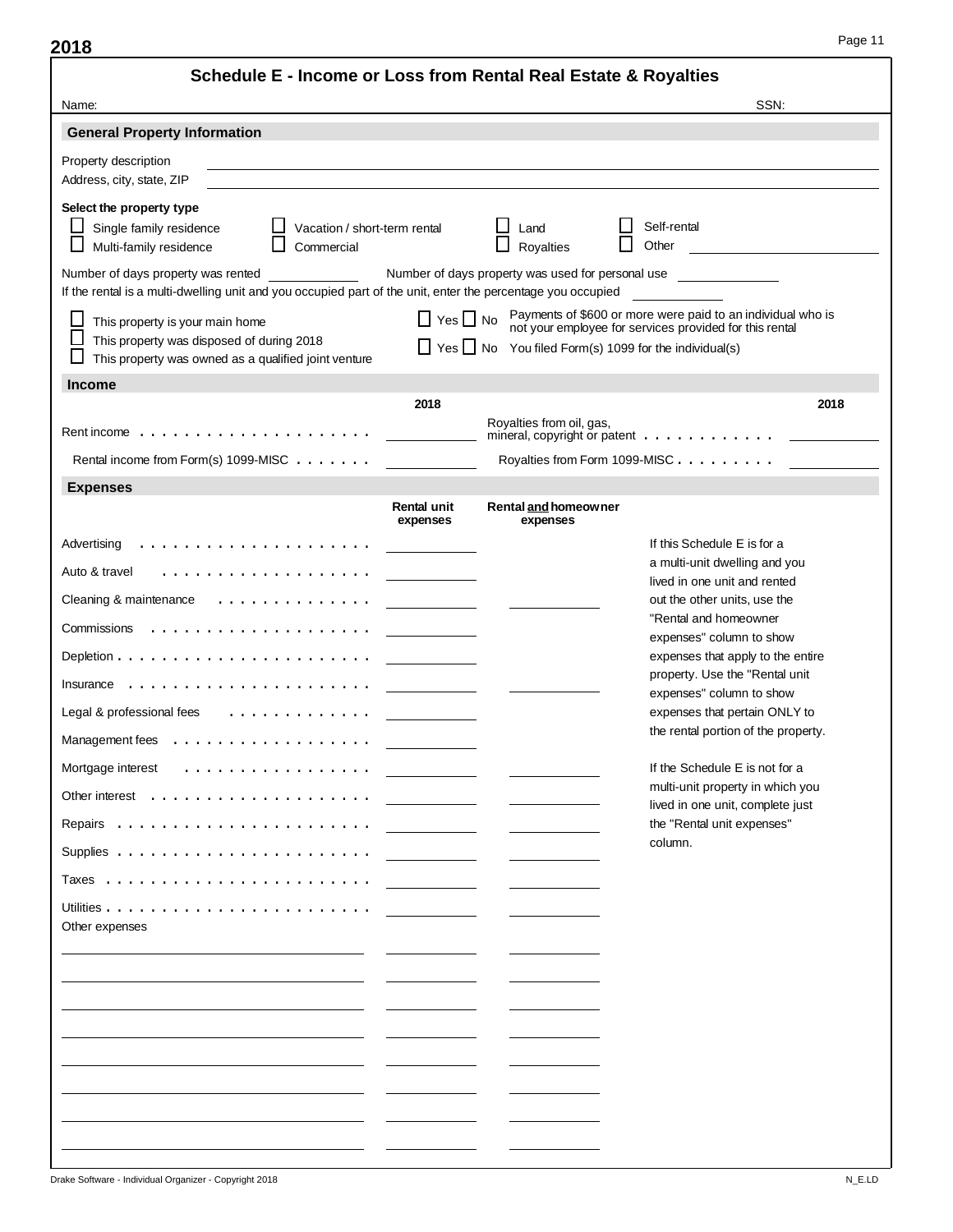| SSN:<br>Name:<br>Partnerships, S corporations, Estates and Trusts<br>Provide all copies of Schedule K-1 and attachments<br><b>Entity Name</b><br><b>EIN</b> | Income or Loss from Partnerships, S corporations, and Fiduciaries |  |
|-------------------------------------------------------------------------------------------------------------------------------------------------------------|-------------------------------------------------------------------|--|
|                                                                                                                                                             |                                                                   |  |
|                                                                                                                                                             |                                                                   |  |
|                                                                                                                                                             |                                                                   |  |
|                                                                                                                                                             |                                                                   |  |
|                                                                                                                                                             |                                                                   |  |
|                                                                                                                                                             |                                                                   |  |
|                                                                                                                                                             |                                                                   |  |
|                                                                                                                                                             |                                                                   |  |
|                                                                                                                                                             |                                                                   |  |
|                                                                                                                                                             |                                                                   |  |
|                                                                                                                                                             |                                                                   |  |
|                                                                                                                                                             |                                                                   |  |
|                                                                                                                                                             |                                                                   |  |
|                                                                                                                                                             |                                                                   |  |
|                                                                                                                                                             |                                                                   |  |
|                                                                                                                                                             |                                                                   |  |
|                                                                                                                                                             |                                                                   |  |
|                                                                                                                                                             |                                                                   |  |
|                                                                                                                                                             |                                                                   |  |
|                                                                                                                                                             |                                                                   |  |
|                                                                                                                                                             |                                                                   |  |
|                                                                                                                                                             |                                                                   |  |
|                                                                                                                                                             |                                                                   |  |
|                                                                                                                                                             |                                                                   |  |
|                                                                                                                                                             |                                                                   |  |
|                                                                                                                                                             |                                                                   |  |
|                                                                                                                                                             |                                                                   |  |
|                                                                                                                                                             |                                                                   |  |
|                                                                                                                                                             |                                                                   |  |
|                                                                                                                                                             |                                                                   |  |
|                                                                                                                                                             |                                                                   |  |
|                                                                                                                                                             |                                                                   |  |
|                                                                                                                                                             |                                                                   |  |
|                                                                                                                                                             |                                                                   |  |
|                                                                                                                                                             |                                                                   |  |
|                                                                                                                                                             |                                                                   |  |
|                                                                                                                                                             |                                                                   |  |
|                                                                                                                                                             |                                                                   |  |
|                                                                                                                                                             |                                                                   |  |
|                                                                                                                                                             |                                                                   |  |
|                                                                                                                                                             |                                                                   |  |
|                                                                                                                                                             |                                                                   |  |
|                                                                                                                                                             |                                                                   |  |
|                                                                                                                                                             |                                                                   |  |
|                                                                                                                                                             |                                                                   |  |
|                                                                                                                                                             |                                                                   |  |
|                                                                                                                                                             |                                                                   |  |
|                                                                                                                                                             |                                                                   |  |
|                                                                                                                                                             |                                                                   |  |
|                                                                                                                                                             |                                                                   |  |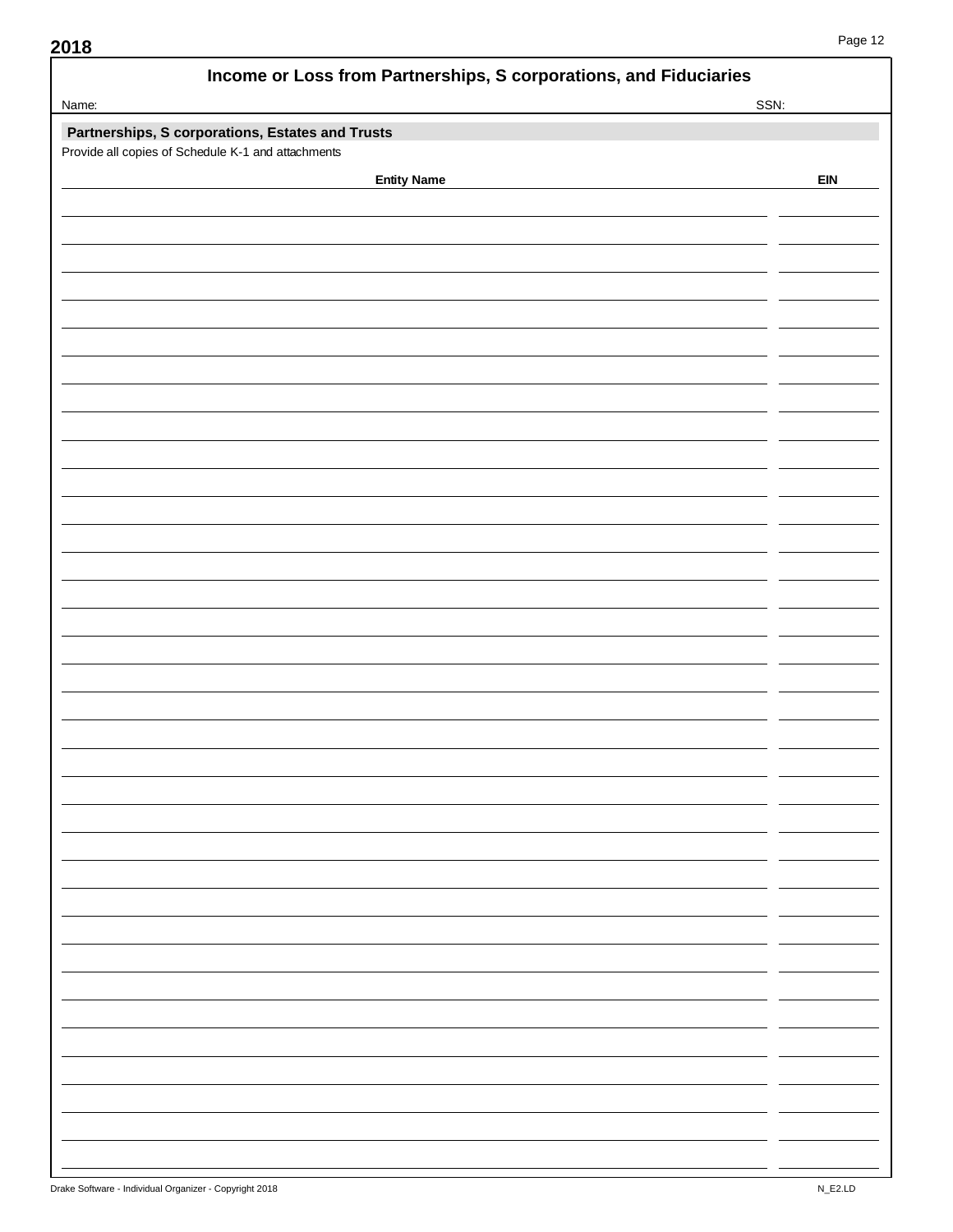|                                                                                                                                                                                                                                | <b>Schedule F - Profit or Loss from Farming</b>                                                                                                                                                                               |
|--------------------------------------------------------------------------------------------------------------------------------------------------------------------------------------------------------------------------------|-------------------------------------------------------------------------------------------------------------------------------------------------------------------------------------------------------------------------------|
| Name:                                                                                                                                                                                                                          | SSN:                                                                                                                                                                                                                          |
| <b>General Information</b>                                                                                                                                                                                                     |                                                                                                                                                                                                                               |
| Principal product                                                                                                                                                                                                              | Employer ID number                                                                                                                                                                                                            |
| This farm was disposed of during 2018                                                                                                                                                                                          |                                                                                                                                                                                                                               |
| □ Yes □ No Payments of \$600 or more were paid to an individual who is not your employee for services provided for this farm<br>$\Box$ Yes $\Box$ No You filed Form(s) 1099 for the individual(s)                              |                                                                                                                                                                                                                               |
| <b>Income</b>                                                                                                                                                                                                                  |                                                                                                                                                                                                                               |
| 2018                                                                                                                                                                                                                           | 2018                                                                                                                                                                                                                          |
| Sale of livestock / other items                                                                                                                                                                                                |                                                                                                                                                                                                                               |
| Cost of items bought for resale $\ldots \ldots \ldots \ldots$                                                                                                                                                                  | Beginning inventory for accrual                                                                                                                                                                                               |
| Sale of products you raised $\ldots \ldots \ldots \ldots$                                                                                                                                                                      | Ending inventory for accrual                                                                                                                                                                                                  |
| Total cooperative distributions                                                                                                                                                                                                | You used unit-livestock-price or farm-price inventory method                                                                                                                                                                  |
| Total agricultural payments $\ldots \ldots \ldots \ldots$                                                                                                                                                                      |                                                                                                                                                                                                                               |
| Commodity Credit Corporation (CCC) loans:                                                                                                                                                                                      |                                                                                                                                                                                                                               |
|                                                                                                                                                                                                                                |                                                                                                                                                                                                                               |
|                                                                                                                                                                                                                                |                                                                                                                                                                                                                               |
| Crop insurance proceeds:                                                                                                                                                                                                       |                                                                                                                                                                                                                               |
|                                                                                                                                                                                                                                |                                                                                                                                                                                                                               |
| You elect to defer to 2019                                                                                                                                                                                                     |                                                                                                                                                                                                                               |
|                                                                                                                                                                                                                                |                                                                                                                                                                                                                               |
| <b>Expenses</b>                                                                                                                                                                                                                |                                                                                                                                                                                                                               |
| 2018                                                                                                                                                                                                                           | 2018                                                                                                                                                                                                                          |
| Car & truck expenses $\ldots \ldots \ldots \ldots \ldots$                                                                                                                                                                      | Repairs & maintenance                                                                                                                                                                                                         |
| Chemicals $\ldots \ldots \ldots \ldots \ldots \ldots \ldots$                                                                                                                                                                   | Seeds & plants purchased                                                                                                                                                                                                      |
| Conservation expenses                                                                                                                                                                                                          | Storage & warehousing                                                                                                                                                                                                         |
| Custom hire (machine work) $\ldots \ldots \ldots \ldots$                                                                                                                                                                       | Supplies purchased                                                                                                                                                                                                            |
| Employee benefit programs $\ldots \ldots \ldots \ldots \ldots$                                                                                                                                                                 |                                                                                                                                                                                                                               |
| Feed purchased $\ldots \ldots \ldots \ldots \ldots \ldots$                                                                                                                                                                     |                                                                                                                                                                                                                               |
|                                                                                                                                                                                                                                | Veterinary, breeding, & medicine                                                                                                                                                                                              |
|                                                                                                                                                                                                                                | Freight & trucking entertainment and the context of the capenses of the context of the context of the context of the context of the context of the context of the context of the context of the context of the context of the |
| Gasoline, fuel, & oil (etc.) with the contract of the contract of the contract of the contract of the contract of the contract of the contract of the contract of the contract of the contract of the contract of the contract |                                                                                                                                                                                                                               |
|                                                                                                                                                                                                                                |                                                                                                                                                                                                                               |
| Interest - mortgage (paid to banks, etc.)                                                                                                                                                                                      | <u> 1988 - Andrea Branden, amerikansk politiker (d. 1988)</u>                                                                                                                                                                 |
| Interest - other $\dots \dots \dots \dots \dots \dots$                                                                                                                                                                         | <u> 1989 - Johann John Stone, markin amerikan basar dan berasal dari dalam basar dalam basar dalam basar dalam ba</u>                                                                                                         |
| Labor hired (less jobs credit) $\ldots \ldots \ldots \ldots$                                                                                                                                                                   | <u> 1999 - Johann John Stein, mars et al. 1999 - John Stein, mars et al. 1999 - John Stein, mars et al. 199</u>                                                                                                               |
| Pension & profit-sharing plans $\ldots$                                                                                                                                                                                        | <u> 1990 - Johann Johann Stoff, deutscher Stoff und der Stoff und der Stoff und der Stoff und der Stoff und der S</u>                                                                                                         |
| Rent - vehicles, machinery, & equipment                                                                                                                                                                                        | <u> 1999 - Johann John Stein, mars et al. 1999 - John Stein, mars et al. 1999 - John Stein, mars et al. 199</u>                                                                                                               |
|                                                                                                                                                                                                                                |                                                                                                                                                                                                                               |
|                                                                                                                                                                                                                                |                                                                                                                                                                                                                               |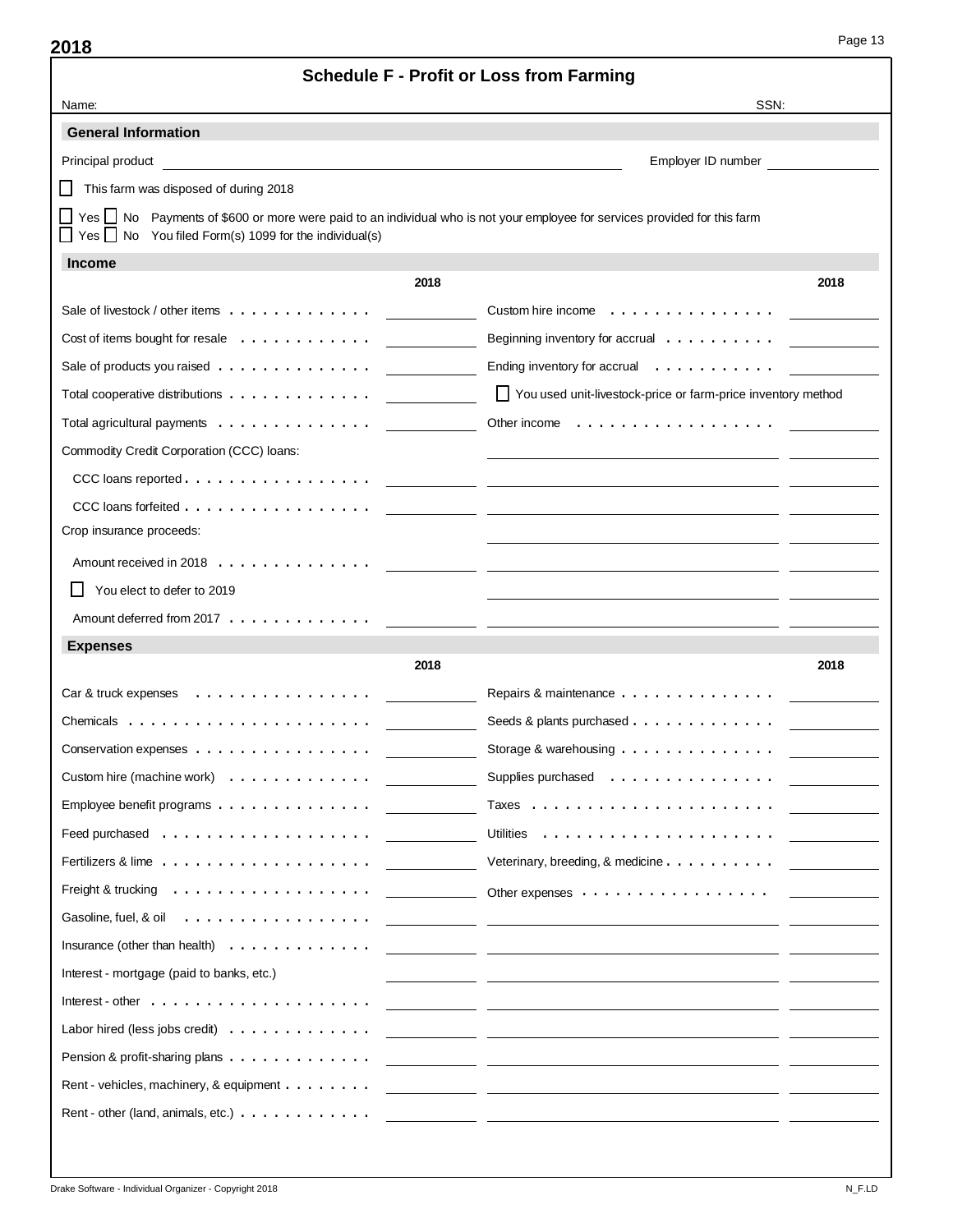| Form 4835 - Farm Rental Income and Expenses                                       |                                                                                         |  |  |  |  |  |
|-----------------------------------------------------------------------------------|-----------------------------------------------------------------------------------------|--|--|--|--|--|
| Name:                                                                             | SSN:                                                                                    |  |  |  |  |  |
| <b>General Information</b>                                                        |                                                                                         |  |  |  |  |  |
| Description                                                                       | Employer ID Number                                                                      |  |  |  |  |  |
| This farm was disposed of during 2018                                             |                                                                                         |  |  |  |  |  |
| <b>Income</b>                                                                     |                                                                                         |  |  |  |  |  |
| 2018<br>Income from production of livestock,                                      | 2018                                                                                    |  |  |  |  |  |
| grains, and other crops<br>.                                                      | Crop insurance proceeds:                                                                |  |  |  |  |  |
| Total cooperative distributions                                                   | Amount received in 2018                                                                 |  |  |  |  |  |
| Total agricultural payments                                                       | LΙ<br>You elect to defer to 2019                                                        |  |  |  |  |  |
| Commodity Credit Corporation (CCC) loans:                                         | Amount deferred from 2017                                                               |  |  |  |  |  |
| CCC loans reported $\ldots$ $\ldots$ $\ldots$ $\ldots$ $\ldots$ $\ldots$ $\ldots$ | Other income $\ldots$ , $\ldots$ , $\ldots$ , $\ldots$ , $\ldots$ , $\ldots$ , $\ldots$ |  |  |  |  |  |
| CCC loans forfeited                                                               |                                                                                         |  |  |  |  |  |
| <b>Expenses</b>                                                                   |                                                                                         |  |  |  |  |  |
| 2018                                                                              | 2018                                                                                    |  |  |  |  |  |
|                                                                                   | Seeds & plants purchased                                                                |  |  |  |  |  |
|                                                                                   | Storage & warehousing $\ldots \ldots \ldots \ldots$                                     |  |  |  |  |  |
| Conservation expenses                                                             | Supplies purchased                                                                      |  |  |  |  |  |
| Custom hire (machine work)                                                        |                                                                                         |  |  |  |  |  |
| Employee benefit programs $\ldots \ldots \ldots \ldots \ldots$                    |                                                                                         |  |  |  |  |  |
|                                                                                   | Veterinary, breeding, & medicine $\ldots \ldots \ldots$                                 |  |  |  |  |  |
|                                                                                   | Other expenses                                                                          |  |  |  |  |  |
| Freight & trucking                                                                |                                                                                         |  |  |  |  |  |
| Gasoline, fuel, & oil<br>.                                                        |                                                                                         |  |  |  |  |  |
| Insurance (other than health) $\ldots \ldots \ldots \ldots$                       |                                                                                         |  |  |  |  |  |
| Interest - mortgage (paid to banks, etc.)                                         |                                                                                         |  |  |  |  |  |
| Interest - other $\dots \dots \dots \dots \dots \dots \dots$                      |                                                                                         |  |  |  |  |  |
| Labor hired (less jobs credit)                                                    |                                                                                         |  |  |  |  |  |
| Pension & profit-sharing plans<br>.                                               |                                                                                         |  |  |  |  |  |
| Rent - vehicles, machinery & equip                                                |                                                                                         |  |  |  |  |  |
| Rent - other (land, animals, etc.)                                                |                                                                                         |  |  |  |  |  |
| Repairs & maintenance                                                             |                                                                                         |  |  |  |  |  |
|                                                                                   |                                                                                         |  |  |  |  |  |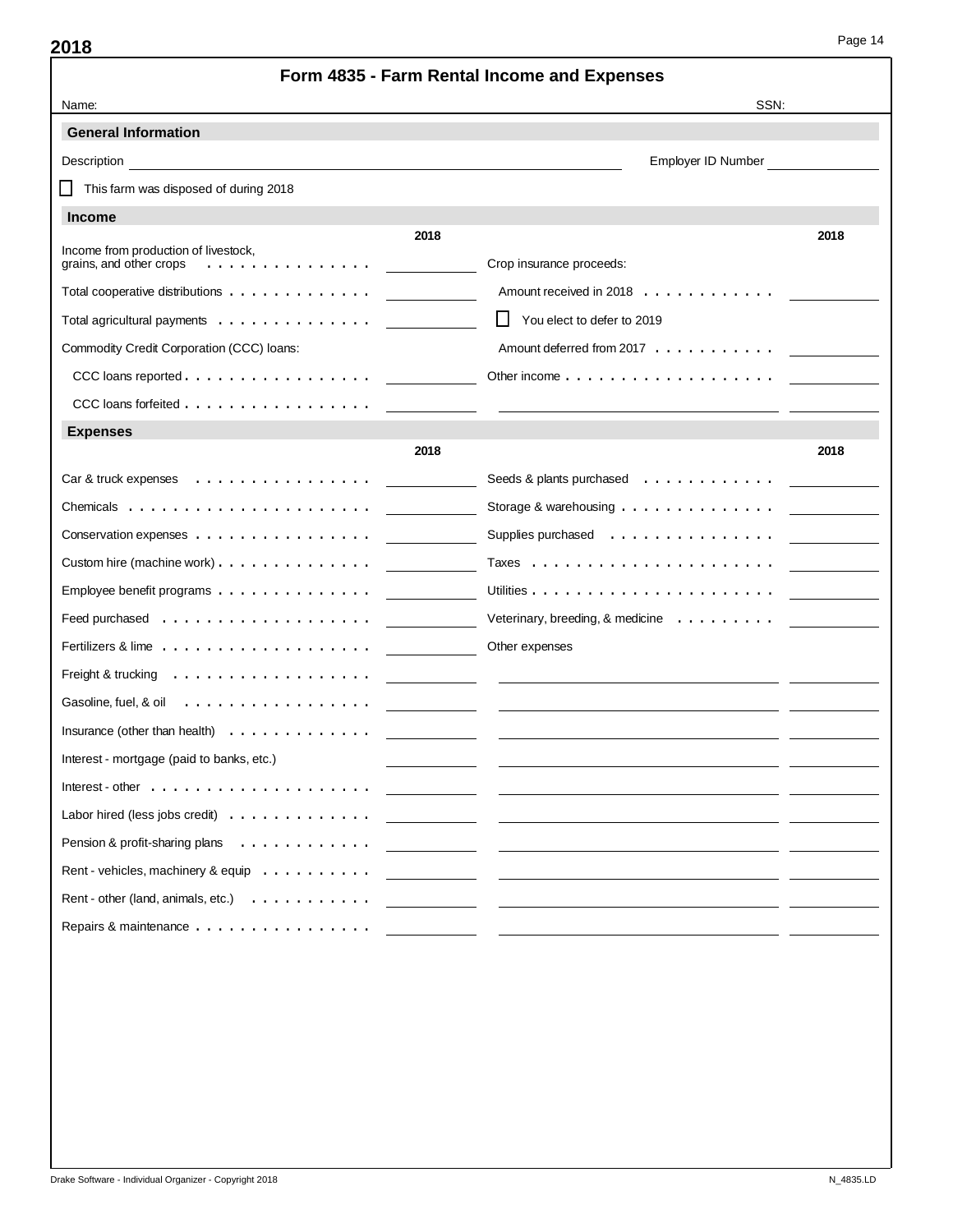| <b>Expenses Related to Business</b>                                                                                                                                                                                                                                                                                                                                                                                                                                                                                                                |                                                                                                   |  |  |  |  |  |  |
|----------------------------------------------------------------------------------------------------------------------------------------------------------------------------------------------------------------------------------------------------------------------------------------------------------------------------------------------------------------------------------------------------------------------------------------------------------------------------------------------------------------------------------------------------|---------------------------------------------------------------------------------------------------|--|--|--|--|--|--|
| Name:                                                                                                                                                                                                                                                                                                                                                                                                                                                                                                                                              | SSN:                                                                                              |  |  |  |  |  |  |
| <b>Auto Expense</b>                                                                                                                                                                                                                                                                                                                                                                                                                                                                                                                                |                                                                                                   |  |  |  |  |  |  |
|                                                                                                                                                                                                                                                                                                                                                                                                                                                                                                                                                    |                                                                                                   |  |  |  |  |  |  |
| Description of vehicle                                                                                                                                                                                                                                                                                                                                                                                                                                                                                                                             | Date vehicle was placed in service                                                                |  |  |  |  |  |  |
| Another vehicle is available for personal use<br>This vehicle is available for use during off-duty hours                                                                                                                                                                                                                                                                                                                                                                                                                                           | $\Box$ There is evidence to support your deduction<br>The evidence is written                     |  |  |  |  |  |  |
| Number of miles the vehicle was driven during 2018<br>Business <b>Commuting</b> Commuting                                                                                                                                                                                                                                                                                                                                                                                                                                                          | <b>Total</b>                                                                                      |  |  |  |  |  |  |
|                                                                                                                                                                                                                                                                                                                                                                                                                                                                                                                                                    |                                                                                                   |  |  |  |  |  |  |
|                                                                                                                                                                                                                                                                                                                                                                                                                                                                                                                                                    |                                                                                                   |  |  |  |  |  |  |
| Insurance $\dots \dots \dots \dots \dots \dots \dots \dots$                                                                                                                                                                                                                                                                                                                                                                                                                                                                                        |                                                                                                   |  |  |  |  |  |  |
| Licenses $\ldots \ldots \ldots \ldots \ldots \ldots \ldots \ldots$                                                                                                                                                                                                                                                                                                                                                                                                                                                                                 |                                                                                                   |  |  |  |  |  |  |
|                                                                                                                                                                                                                                                                                                                                                                                                                                                                                                                                                    | Other expenses                                                                                    |  |  |  |  |  |  |
|                                                                                                                                                                                                                                                                                                                                                                                                                                                                                                                                                    |                                                                                                   |  |  |  |  |  |  |
|                                                                                                                                                                                                                                                                                                                                                                                                                                                                                                                                                    |                                                                                                   |  |  |  |  |  |  |
| Interest $\ldots \ldots \ldots \ldots \ldots$                                                                                                                                                                                                                                                                                                                                                                                                                                                                                                      |                                                                                                   |  |  |  |  |  |  |
| <b>Business Use of Home</b>                                                                                                                                                                                                                                                                                                                                                                                                                                                                                                                        |                                                                                                   |  |  |  |  |  |  |
| What is the total square footage of your home that was used regularly and exclusively for business?<br>What is the total square footage of your home?<br>For daycare facilities not used exclusively for business, complete the following questions<br>How many days during the year was the area used?<br>How many hours per day was the area used?<br>The daycare facility was in operation for the entire year                                                                                                                                  |                                                                                                   |  |  |  |  |  |  |
| Office expenses<br><b>Expenses</b>                                                                                                                                                                                                                                                                                                                                                                                                                                                                                                                 | Home expenses                                                                                     |  |  |  |  |  |  |
|                                                                                                                                                                                                                                                                                                                                                                                                                                                                                                                                                    | In the "Office expenses" column, enter those<br>expenses that pertain exclusively to your office; |  |  |  |  |  |  |
|                                                                                                                                                                                                                                                                                                                                                                                                                                                                                                                                                    | in the "Home expenses" column, enter those                                                        |  |  |  |  |  |  |
|                                                                                                                                                                                                                                                                                                                                                                                                                                                                                                                                                    | expenses that pertain to the entire dwelling.                                                     |  |  |  |  |  |  |
| $In surface \quad \ldots \quad \ldots \quad \ldots \quad \ldots \quad \ldots \quad \ldots \quad \qquad \qquad \qquad \ldots \qquad \qquad \qquad \ldots \qquad \qquad \ldots \qquad \qquad \ldots \qquad \qquad \ldots \qquad \qquad \ldots \qquad \qquad \ldots \qquad \qquad \ldots \qquad \qquad \ldots \qquad \qquad \ldots \qquad \qquad \ldots \qquad \qquad \ldots \qquad \qquad \ldots \qquad \qquad \ldots \qquad \qquad \ldots \qquad \qquad \ldots \qquad \qquad \ldots \qquad \qquad \ldots \qquad \qquad \ldots \qquad \qquad \ldots$ |                                                                                                   |  |  |  |  |  |  |
|                                                                                                                                                                                                                                                                                                                                                                                                                                                                                                                                                    |                                                                                                   |  |  |  |  |  |  |
|                                                                                                                                                                                                                                                                                                                                                                                                                                                                                                                                                    |                                                                                                   |  |  |  |  |  |  |
|                                                                                                                                                                                                                                                                                                                                                                                                                                                                                                                                                    |                                                                                                   |  |  |  |  |  |  |
|                                                                                                                                                                                                                                                                                                                                                                                                                                                                                                                                                    |                                                                                                   |  |  |  |  |  |  |
|                                                                                                                                                                                                                                                                                                                                                                                                                                                                                                                                                    |                                                                                                   |  |  |  |  |  |  |
|                                                                                                                                                                                                                                                                                                                                                                                                                                                                                                                                                    |                                                                                                   |  |  |  |  |  |  |
|                                                                                                                                                                                                                                                                                                                                                                                                                                                                                                                                                    |                                                                                                   |  |  |  |  |  |  |
|                                                                                                                                                                                                                                                                                                                                                                                                                                                                                                                                                    |                                                                                                   |  |  |  |  |  |  |
|                                                                                                                                                                                                                                                                                                                                                                                                                                                                                                                                                    |                                                                                                   |  |  |  |  |  |  |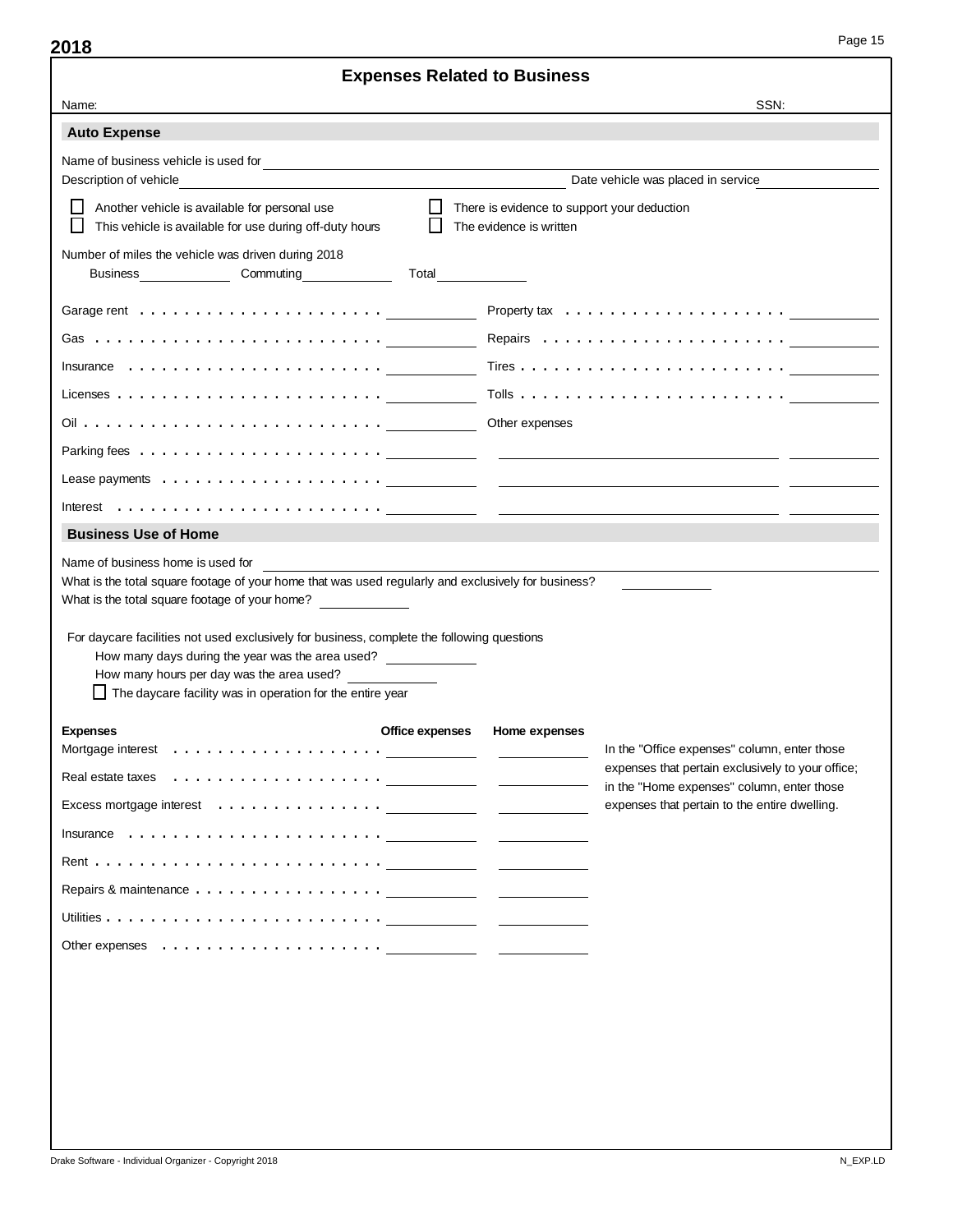Page 16

| <b>Schedule A - Itemized Deductions</b>                                              |                                                                              |  |  |  |  |
|--------------------------------------------------------------------------------------|------------------------------------------------------------------------------|--|--|--|--|
| Name:                                                                                | SSN:                                                                         |  |  |  |  |
| <b>Medical and Dental Expenses</b>                                                   | <b>Charitable Contributions</b>                                              |  |  |  |  |
| Health insurance premiums (paid by you) $\dots \dots$                                | Donations to charity<br>Cash<br>Noncash<br>Amount                            |  |  |  |  |
| Long-term care premiums (you) $\cdots$ $\cdots$ $\cdots$ $\cdots$ $\cdots$           | $\perp$<br>Church $\ldots$ , $\ldots$ , $\ldots$                             |  |  |  |  |
| Long-term care premiums (your spouse) $\cdots$ $\cdots$ $\cdots$ .                   | H<br>Boy or Girl Scouts                                                      |  |  |  |  |
| Long-term care premiums (dependents)                                                 | Goodwill $\cdots$ , $\cdots$ , $\cdots$                                      |  |  |  |  |
| Mileage driven for medical purposes                                                  | $Red Cross$ , , , , , , , , , , ,                                            |  |  |  |  |
| Medical and dental expenses                                                          | Salvation Army                                                               |  |  |  |  |
| Doctor, dental, etc $\dots \dots \dots \dots \dots \dots$                            | United Way                                                                   |  |  |  |  |
|                                                                                      | Veterans                                                                     |  |  |  |  |
|                                                                                      | Hospital                                                                     |  |  |  |  |
| Glasses and contacts $\dots \dots \dots \dots \dots$                                 | University                                                                   |  |  |  |  |
| Hearing aids $\ldots \ldots \ldots \ldots \ldots \ldots$                             | Other $\dots$ , $\dots$ , $\dots$                                            |  |  |  |  |
|                                                                                      | Miles driven for charitable purposes                                         |  |  |  |  |
| Medical equipment & supplies                                                         | <b>Other Miscellaneous Deductions</b>                                        |  |  |  |  |
|                                                                                      | Amortizable bond premiums                                                    |  |  |  |  |
| Laboratory services                                                                  | Federal estate tax                                                           |  |  |  |  |
|                                                                                      |                                                                              |  |  |  |  |
| Other $\ldots \ldots \ldots \ldots \ldots \ldots \ldots$                             | Impairment-related work expenses                                             |  |  |  |  |
| <b>Taxes Paid</b>                                                                    | Claim repayments                                                             |  |  |  |  |
| State and local income taxes                                                         | Unrecovered pension investments.                                             |  |  |  |  |
|                                                                                      | Loss from other activities from Schedule K-1                                 |  |  |  |  |
|                                                                                      | Ordinary loss debt instrument                                                |  |  |  |  |
|                                                                                      | <b>Job Expenses &amp; Certain Miscellaneous Deductions</b>                   |  |  |  |  |
| Personal property taxes                                                              | Necessary job expenses you paid that were not reimbursed by your<br>employer |  |  |  |  |
| Other taxes (list)                                                                   | Safety equipment, tools, & supplies                                          |  |  |  |  |
|                                                                                      |                                                                              |  |  |  |  |
|                                                                                      | Protective clothing (shoes, hardhats, glasses, etc.)                         |  |  |  |  |
| <b>Interest Paid</b>                                                                 | Dues to professional organizations.                                          |  |  |  |  |
| Mortgage interest paid (attach Form 1098)<br>Some of your home mortgage loan was not | Books & subscriptions                                                        |  |  |  |  |
| used to buy, build, or improve your home                                             | Other $\dots \dots \dots \dots \dots \dots \dots$                            |  |  |  |  |
| Mortgage interest paid to an individual<br>Paid to:                                  | Tax preparation fees $\ldots \ldots \ldots \ldots \ldots$                    |  |  |  |  |
| Name                                                                                 | Other nonpersonal expenses related to taxable income                         |  |  |  |  |
| Address                                                                              |                                                                              |  |  |  |  |
| City, State, ZIP                                                                     |                                                                              |  |  |  |  |
| SSN or EIN                                                                           | Investment expenses not entered elsewhere                                    |  |  |  |  |
|                                                                                      |                                                                              |  |  |  |  |
| Qualified mortgage insurance premiums                                                |                                                                              |  |  |  |  |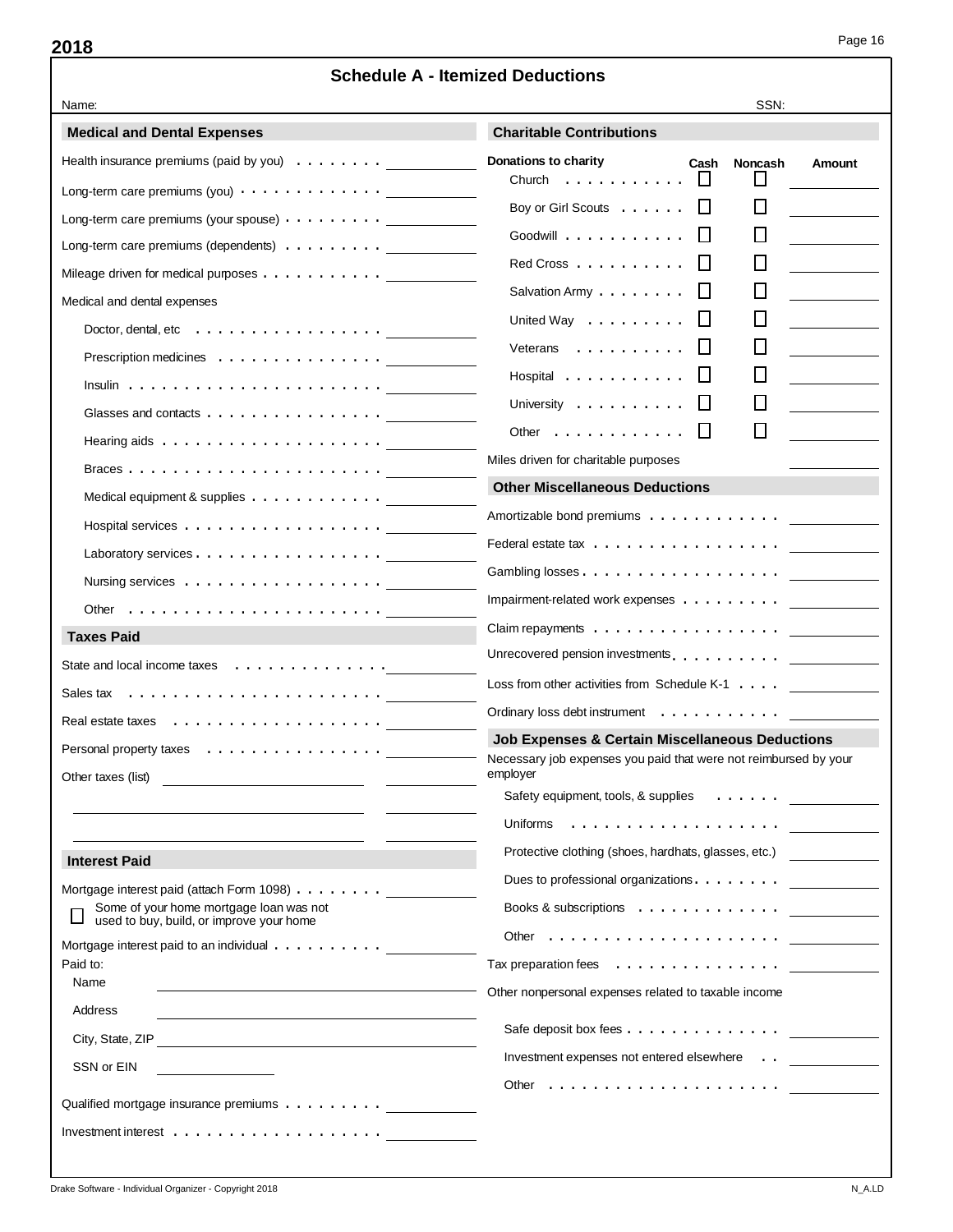|                                                                                                                                                                      | <b>Other Information</b>                                           |                                                                                           |                                                                                                |  |
|----------------------------------------------------------------------------------------------------------------------------------------------------------------------|--------------------------------------------------------------------|-------------------------------------------------------------------------------------------|------------------------------------------------------------------------------------------------|--|
| Name:                                                                                                                                                                |                                                                    |                                                                                           | SSN:                                                                                           |  |
| <b>Mortgage Interest</b>                                                                                                                                             |                                                                    |                                                                                           |                                                                                                |  |
| Provide all copies of Form 1098                                                                                                                                      |                                                                    |                                                                                           |                                                                                                |  |
| Lender's name                                                                                                                                                        | Mortgage<br>interest<br>received                                   | Mortgage<br>insurance<br>premiums                                                         | <b>Real estate</b><br>taxes paid                                                               |  |
|                                                                                                                                                                      |                                                                    |                                                                                           |                                                                                                |  |
|                                                                                                                                                                      |                                                                    |                                                                                           |                                                                                                |  |
|                                                                                                                                                                      |                                                                    |                                                                                           |                                                                                                |  |
| <b>Employee Business Expenses</b>                                                                                                                                    |                                                                    |                                                                                           |                                                                                                |  |
| You are a qualified performing artist<br>You are a fee-based state or local government official<br>You are a disabled employee with impairment-related work expenses |                                                                    | You are a member of the clergy<br>You used your personal vehicle for your job during 2018 |                                                                                                |  |
| You are a reservist                                                                                                                                                  | <b>NOT reimbursed</b><br>by your employer                          |                                                                                           | Reimbursed by your employer<br>not included on your W-2                                        |  |
|                                                                                                                                                                      |                                                                    |                                                                                           |                                                                                                |  |
| Parking fees, tolls, local transportation                                                                                                                            |                                                                    |                                                                                           |                                                                                                |  |
|                                                                                                                                                                      |                                                                    |                                                                                           |                                                                                                |  |
| Meals<br>Overnight business travel expenses<br>(Do not include meals & entertainment) $\cdots$                                                                       |                                                                    |                                                                                           |                                                                                                |  |
|                                                                                                                                                                      |                                                                    |                                                                                           |                                                                                                |  |
|                                                                                                                                                                      |                                                                    |                                                                                           |                                                                                                |  |
|                                                                                                                                                                      |                                                                    |                                                                                           |                                                                                                |  |
|                                                                                                                                                                      |                                                                    |                                                                                           |                                                                                                |  |
| <b>Casualties and Thefts</b>                                                                                                                                         |                                                                    |                                                                                           |                                                                                                |  |
| FEMA code <b>Example 20</b>                                                                                                                                          | FEMA code<br><u> </u>                                              |                                                                                           |                                                                                                |  |
|                                                                                                                                                                      |                                                                    |                                                                                           |                                                                                                |  |
| Property location                                                                                                                                                    | Property location<br><u> 1980 - Jan Samuel Barbara, margaret e</u> |                                                                                           |                                                                                                |  |
|                                                                                                                                                                      |                                                                    |                                                                                           |                                                                                                |  |
| Date property was acquired _________________                                                                                                                         | Date property was acquired _________________                       |                                                                                           |                                                                                                |  |
|                                                                                                                                                                      |                                                                    |                                                                                           |                                                                                                |  |
|                                                                                                                                                                      |                                                                    |                                                                                           | Cost of property damaged or stolen <b>contained</b> and the cost of property damaged or stolen |  |
|                                                                                                                                                                      | Amount of damage <b>contained</b> and a model of damage            |                                                                                           |                                                                                                |  |
| Amount of damage expression and a manufacturer of damage                                                                                                             | Insurance reimbursement                                            |                                                                                           |                                                                                                |  |